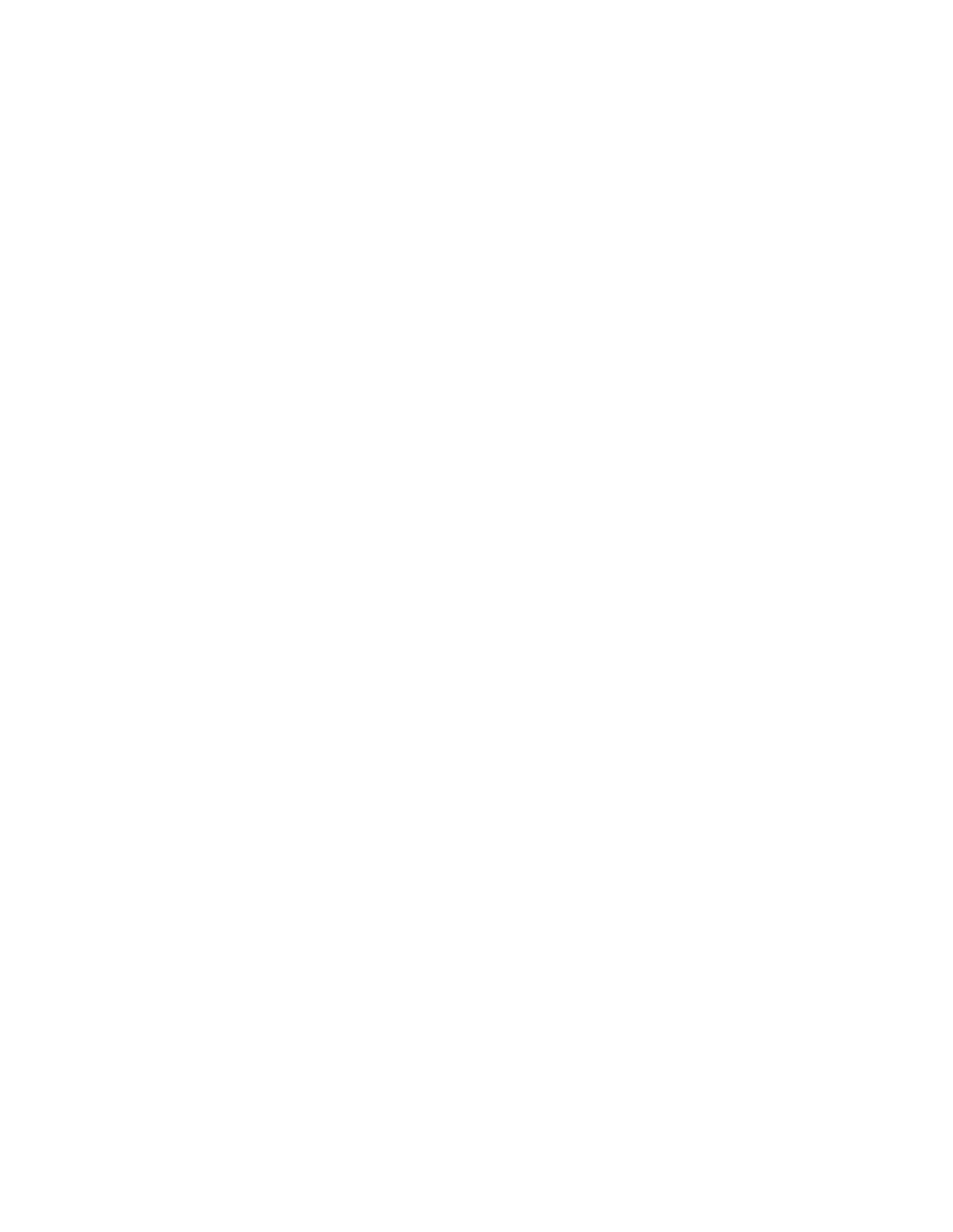## Non-Mayoral Departments

### *Cabinet Mission*

These departments are governed independently by appointed or elected officials, but are financed by the City: City Clerk (elected by the City Council); City Council (elected position); Finance Commission (appointed by Governor); Licensing Board (appointed by Governor); and Suffolk County Sheriff (elected position).

| <b>Operating Budget</b>            | Program Name                                                        | Total Actual '11                           | Total Actual '12                           | Total Approp '13                             | <b>Total Budget '14</b>                      |
|------------------------------------|---------------------------------------------------------------------|--------------------------------------------|--------------------------------------------|----------------------------------------------|----------------------------------------------|
|                                    | City Clerk<br>City Council<br>Finance Commission<br>Licensing Board | 969.125<br>4,508,924<br>174.347<br>599,030 | 984.276<br>4,517,718<br>178,713<br>620,838 | 1.021.975<br>4.800.229<br>193,335<br>687,357 | 1,062,938<br>5,150,000<br>194,659<br>725,322 |
|                                    | <b>Total</b>                                                        | 6,251,426                                  | 6,301,545                                  | 6,702,896                                    | 7,132,919                                    |
| <b>External Funds Expenditures</b> |                                                                     | Total Actual '11                           | Total Actual '12                           | Total Approp '13                             | <b>Total Budget '14</b>                      |
|                                    | <b>City Clerk</b>                                                   | 5,063                                      | 24,025                                     | 45,597                                       | 6,272                                        |
|                                    | Total                                                               | 5,063                                      | 24,025                                     | 45,597                                       | 6,272                                        |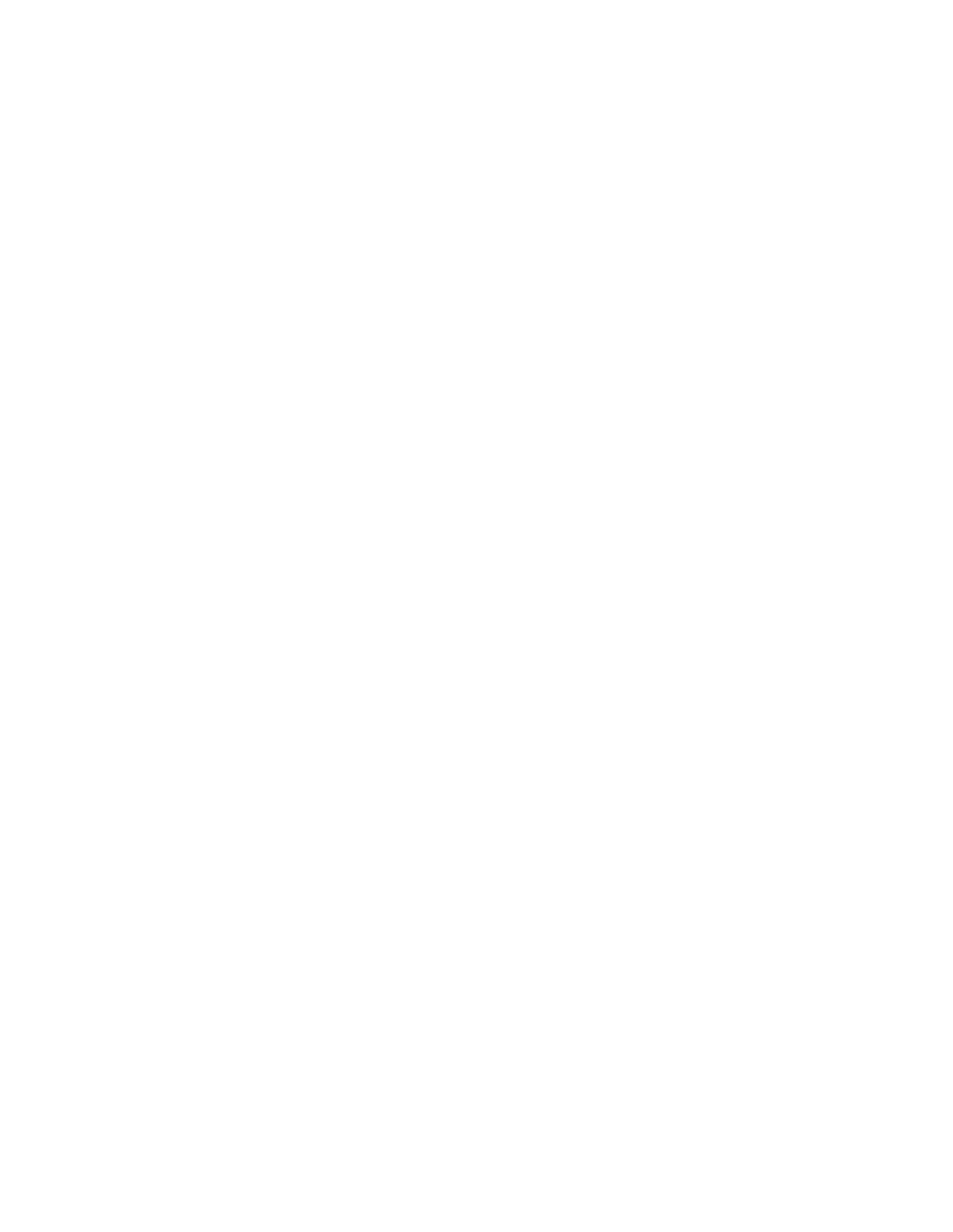# City Clerk Operating Budget

### *Maureen Feeney, City Clerk Appropriation: 161*

### *Department Mission*

The mission of the City Clerk's office is to accept, file, record, and maintain all municipal records. The City Clerk publishes the agenda for all City Council meetings, records all Council and related Mayoral actions, and edits and compiles the minutes of Council meetings. The Department also maintains the City Council document system database and publishes all ordinances and amended codes on a yearly basis. The City Clerk is also responsible for overseeing the work of the Archives Commission.

#### *FY14 Performance Strategies*

- To provide archives record center services to City departments and the public; provide records disposition services to departments.
- To update the Ordinance section of the Municipal Code and distribute supplements.

| <b>Operating Budget</b>      | Program Name                                                     | Total Actual '11              | Total Actual '12              | Total Approp '13              | <b>Total Budget '14</b>       |
|------------------------------|------------------------------------------------------------------|-------------------------------|-------------------------------|-------------------------------|-------------------------------|
|                              | Legislative Support<br>Document Filing<br>Archives               | 273.611<br>419.894<br>275,620 | 317.701<br>401.415<br>265,160 | 347.220<br>389,321<br>285,434 | 366,242<br>392,436<br>304,260 |
|                              | Total                                                            | 969,125                       | 984,276                       | 1,021,975                     | 1,062,938                     |
| <b>External Funds Budget</b> | <b>Fund Name</b>                                                 | Total Actual '11              | Total Actual '12              | Total Approp '13              | <b>Total Budget '14</b>       |
|                              | National Historical Publications & Records<br>Commission (NHPRC) | 5,063                         | 24,025                        | 45,597                        | 6,272                         |
|                              | Total                                                            | 5,063                         | 24,025                        | 45,597                        | 6,272                         |
| <b>Operating Budget</b>      |                                                                  | Actual '11                    | Actual '12                    | Approp '13                    | <b>Budget '14</b>             |
|                              | <b>Personnel Services</b><br>Non Personnel                       | 924.091<br>45,034             | 916.075<br>68,201             | 968,322<br>53,653             | 1,003,738<br>59,200           |
|                              | Total                                                            | 969,125                       | 984,276                       | 1,021,975                     | 1,062,938                     |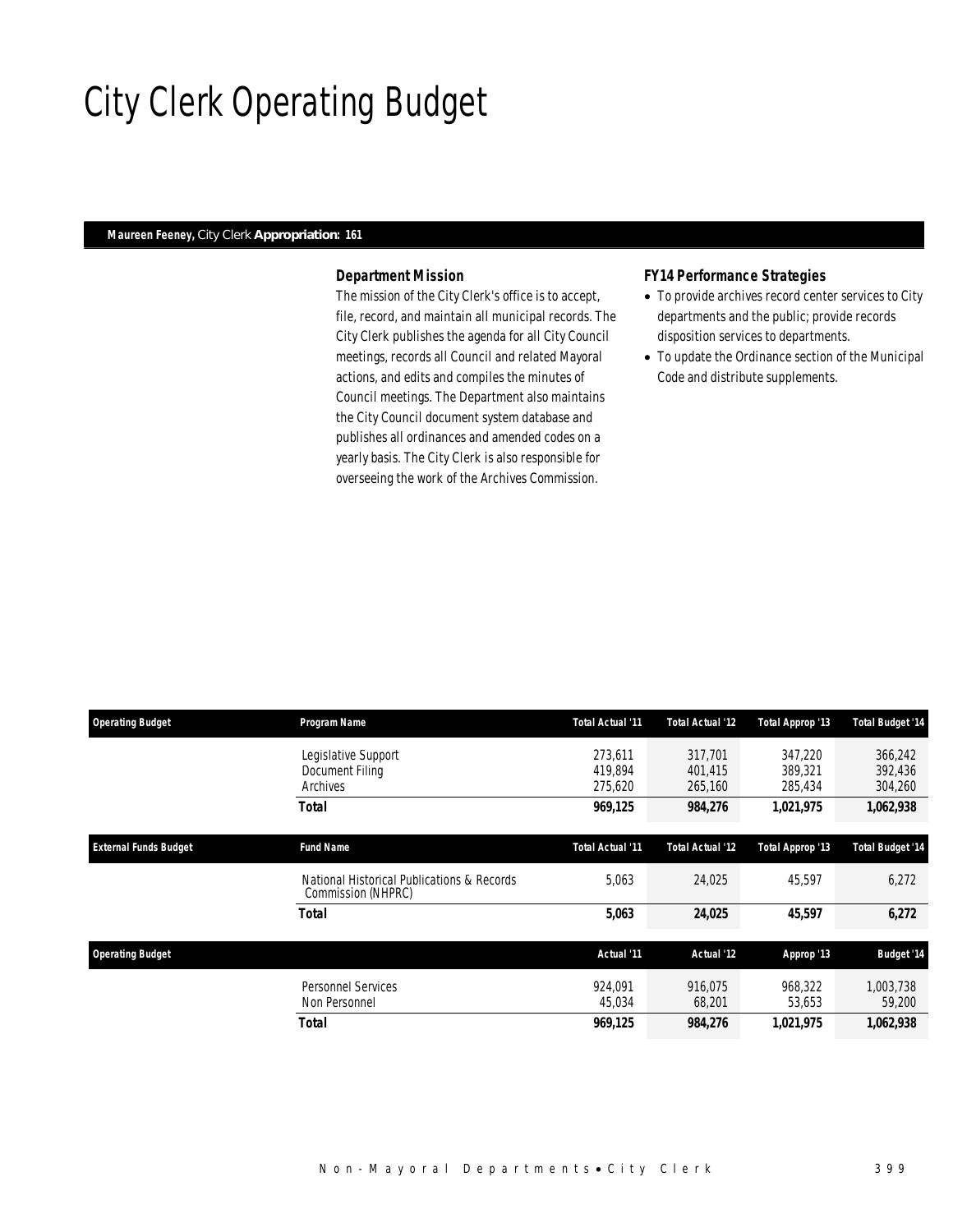## City Clerk Operating Budget



#### *Authorizing Statutes*

- Election of the City Clerk, CBC St. 2 §§ 11, 13, 550, 551; CBC St. 6 § 101; CBC Ord. §§ 2-10.1-2- 10.4; M.G.L.A. c. 41, §§ 12-19.
- Duties of the City Clerk, M.G.L.A. c. 41, §§ 12-19; 1988 Mass. Acts ch. 68; M.G.L.A. c.55, § 26; CBC Ord. §§ 2-10.1-2-10.4; CBC Ord. § 2-12.5; CBC Ord. § 5-5.6; CBC Ord. § 5-5.10; CBC Ord. §§ 12- 9A.1-12-9A.9; CBC Ord. §18-1.
- City Archives and Records Commission, 1988 Mass. Acts ch. 68.

#### *Description of Services*

Services to the public include the sale of various licenses and permits, notarizing and attesting to documents, and filing, recording, and copying papers in the custody of the Clerk. Services to City government consist of providing informational resources and technical assistance, administration of oaths of office, attestation of various legal papers, custody of records, and administration of the state's open meeting law. The Archives Commission oversees the protection of City records, files, and other items of historic interest.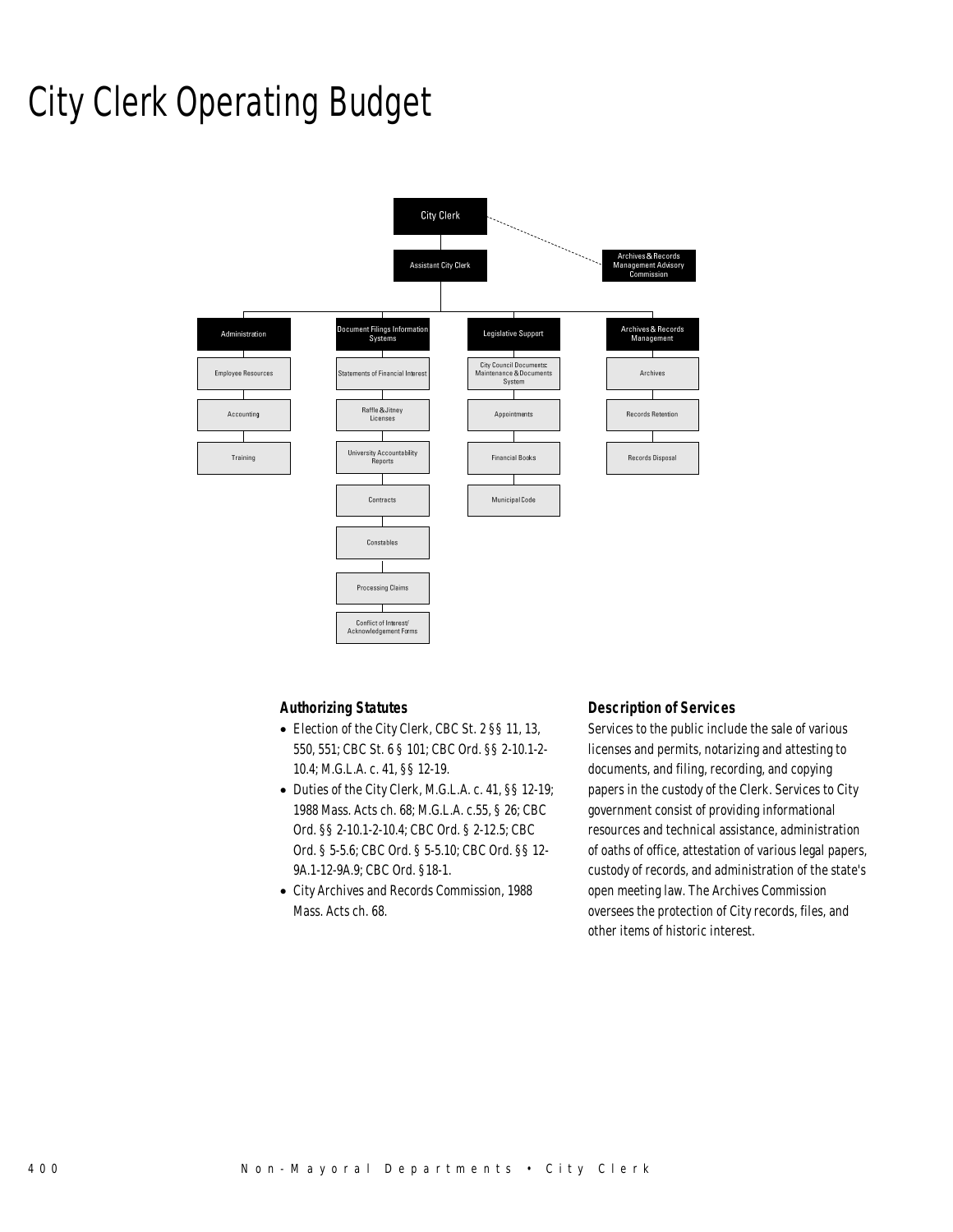# Department History

| <b>Personnel Services</b>       |                                                                                                                                                                                                                                                                                                      | FY11 Expenditure                                                                                              | FY12 Expenditure                                                                                            | FY13 Appropriation                                                                                                      | FY14 Adopted                                                                                                           | Inc/Dec 13 vs 14                                                                                         |
|---------------------------------|------------------------------------------------------------------------------------------------------------------------------------------------------------------------------------------------------------------------------------------------------------------------------------------------------|---------------------------------------------------------------------------------------------------------------|-------------------------------------------------------------------------------------------------------------|-------------------------------------------------------------------------------------------------------------------------|------------------------------------------------------------------------------------------------------------------------|----------------------------------------------------------------------------------------------------------|
|                                 | 51000 Permanent Employees<br>51100 Emergency Employees<br>51200 Overtime<br>51600 Unemployment Compensation<br>51700 Workers' Compensation<br><b>Total Personnel Services</b>                                                                                                                        | 924,091<br>$\mathbf{0}$<br>$\boldsymbol{0}$<br>0<br>0<br>924,091                                              | 915,575<br>$\mathbf 0$<br>500<br>0<br>$\theta$<br>916,075                                                   | 968,322<br>$\mathbf{0}$<br>$\mathbf 0$<br>$\mathbf{0}$<br>$\mathbf{0}$<br>968,322                                       | 1,003,738<br>$\boldsymbol{0}$<br>$\mathbf 0$<br>$\mathbf{0}$<br>$\theta$<br>1,003,738                                  | 35,416<br>0<br>$\theta$<br>$\overline{0}$<br>$\Omega$<br>35,416                                          |
| <b>Contractual Services</b>     |                                                                                                                                                                                                                                                                                                      | FY11 Expenditure                                                                                              | FY12 Expenditure                                                                                            | FY13 Appropriation                                                                                                      | FY14 Adopted                                                                                                           | Inc/Dec 13 vs 14                                                                                         |
|                                 | 52100 Communications<br>52200 Utilities<br>52400 Snow Removal<br>52500 Garbage/Waste Removal<br>52600 Repairs Buildings & Structures<br>52700 Repairs & Service of Equipment<br>52800 Transportation of Persons<br>52900 Contracted Services<br><b>Total Contractual Services</b>                    | 7,525<br>$\mathbf 0$<br>0<br>0<br>$\overline{0}$<br>4,620<br>2,908<br>9,344<br>24,397                         | 10,167<br>$\mathbf 0$<br>0<br>0<br>0<br>3,010<br>175<br>13,372<br>26,724                                    | 8,000<br>$\mathbf{0}$<br>$\mathbf{0}$<br>$\mathbf{0}$<br>$\mathbf{0}$<br>5,000<br>3,503<br>13,900<br>30,403             | 7,000<br>0<br>$\Omega$<br>$\mathbf{0}$<br>$\mathbf{0}$<br>5,000<br>3,500<br>17,500<br>33,000                           | $-1,000$<br>0<br>$\theta$<br>$\overline{0}$<br>$\overline{0}$<br>$\mathbf{0}$<br>$-3$<br>3,600<br>2,597  |
| <b>Supplies &amp; Materials</b> |                                                                                                                                                                                                                                                                                                      | FY11 Expenditure                                                                                              | FY12 Expenditure                                                                                            | FY13 Appropriation                                                                                                      | FY14 Adopted                                                                                                           | Inc/Dec 13 vs 14                                                                                         |
|                                 | 53000 Auto Energy Supplies<br>53200 Food Supplies<br>53400 Custodial Supplies<br>53500 Med, Dental, & Hosp Supply<br>53600 Office Supplies and Materials<br>53700 Clothing Allowance<br>53800 Educational Supplies & Mat<br>53900 Misc Supplies & Materials<br><b>Total Supplies &amp; Materials</b> | $\boldsymbol{0}$<br>$\boldsymbol{0}$<br>0<br>$\mathbf{0}$<br>11,496<br>0<br>$\mathbf 0$<br>$\Omega$<br>11,496 | $\mathbf 0$<br>$\overline{0}$<br>0<br>$\overline{0}$<br>13,758<br>0<br>$\overline{0}$<br>$\theta$<br>13,758 | $\mathbf 0$<br>$\overline{0}$<br>$\mathbf{0}$<br>$\overline{0}$<br>12,250<br>$\mathbf 0$<br>$\mathbf{0}$<br>0<br>12,250 | $\boldsymbol{0}$<br>$\mathbf 0$<br>$\mathbf{0}$<br>$\mathbf 0$<br>15,200<br>0<br>$\mathbf{0}$<br>$\mathbf 0$<br>15,200 | 0<br>$\mathbf 0$<br>$\overline{0}$<br>$\Omega$<br>2,950<br>$\mathbf{0}$<br>$\theta$<br>$\Omega$<br>2,950 |
| <b>Current Chgs &amp; Oblig</b> |                                                                                                                                                                                                                                                                                                      | FY11 Expenditure                                                                                              | FY12 Expenditure                                                                                            | FY13 Appropriation                                                                                                      | FY14 Adopted                                                                                                           | Inc/Dec 13 vs 14                                                                                         |
|                                 | 54300 Workers' Comp Medical<br>54400 Legal Liabilities<br>54500 Aid To Veterans<br>54600 Current Charges H&I<br>54700 Indemnification<br>54900 Other Current Charges<br>Total Current Chgs & Oblig                                                                                                   | $\boldsymbol{0}$<br>$\boldsymbol{0}$<br>0<br>$\mathbf 0$<br>$\overline{0}$<br>5,215<br>5,215                  | $\mathbf 0$<br>$\mathbf 0$<br>0<br>$\overline{0}$<br>$\overline{0}$<br>10,288<br>10,288                     | $\boldsymbol{0}$<br>$\mathbf 0$<br>$\mathbf{0}$<br>$\overline{0}$<br>0<br>11,000<br>11,000                              | $\boldsymbol{0}$<br>$\mathbf 0$<br>$\mathbf{0}$<br>$\overline{0}$<br>$\Omega$<br>11,000<br>11,000                      | 0<br>$\mathbf 0$<br>0<br>0<br>0<br>$\overline{0}$<br>0                                                   |
| Equipment                       |                                                                                                                                                                                                                                                                                                      | FY11 Expenditure                                                                                              | FY12 Expenditure                                                                                            | FY13 Appropriation                                                                                                      | FY14 Adopted                                                                                                           | Inc/Dec 13 vs 14                                                                                         |
|                                 | 55000 Automotive Equipment<br>55400 Lease/Purchase<br>55600 Office Furniture & Equipment<br>55900 Misc Equipment<br><b>Total Equipment</b>                                                                                                                                                           | $\boldsymbol{0}$<br>2,642<br>$\mathbf 0$<br>1,284<br>3,926                                                    | $\mathbf 0$<br>0<br>$\boldsymbol{0}$<br>17,431<br>17,431                                                    | $\boldsymbol{0}$<br>$\mathbf{0}$<br>$\boldsymbol{0}$<br>$\mathbf 0$<br>0                                                | $\boldsymbol{0}$<br>$\mathbf 0$<br>$\boldsymbol{0}$<br>$\boldsymbol{0}$<br>0                                           | 0<br>$\overline{0}$<br>$\mathbf 0$<br>0<br>0                                                             |
| <b>Other</b>                    |                                                                                                                                                                                                                                                                                                      | FY11 Expenditure                                                                                              | FY12 Expenditure                                                                                            | FY13 Appropriation                                                                                                      | FY14 Adopted                                                                                                           | Inc/Dec 13 vs 14                                                                                         |
|                                 | 56200 Special Appropriation<br>57200 Structures & Improvements<br>58000 Land & Non-Structure<br><b>Total Other</b>                                                                                                                                                                                   | $\boldsymbol{0}$<br>$\mathbf 0$<br>0<br>$\pmb{0}$                                                             | 0<br>$\mathbf 0$<br>$\mathbf 0$<br>0                                                                        | $\theta$<br>$\mathbf 0$<br>$\overline{0}$<br>0                                                                          | 0<br>0<br>0<br>0                                                                                                       | 0<br>0<br>0<br>0                                                                                         |
|                                 | <b>Grand Total</b>                                                                                                                                                                                                                                                                                   | 969,125                                                                                                       | 984,276                                                                                                     | 1,021,975                                                                                                               | 1,062,938                                                                                                              | 40,963                                                                                                   |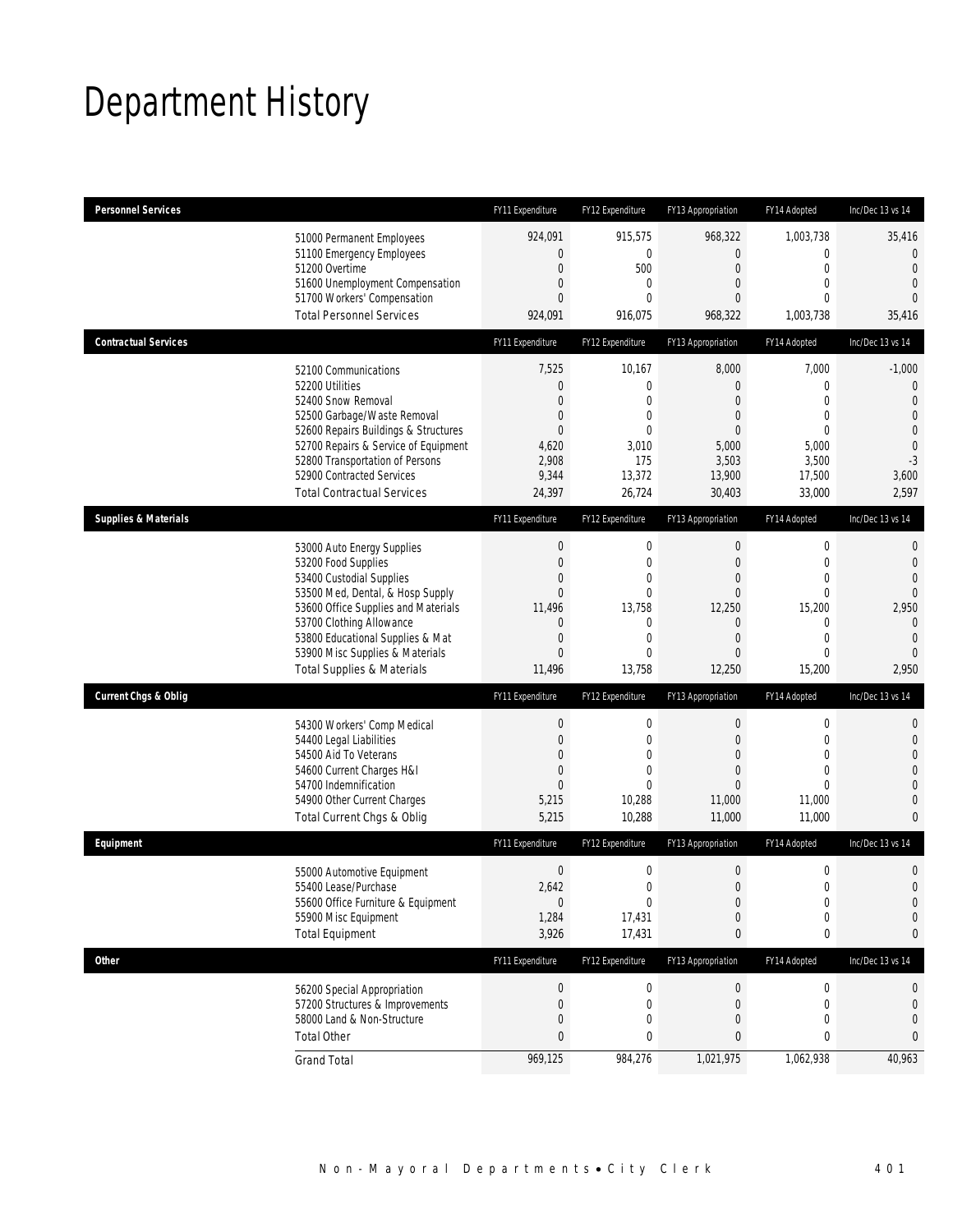# Department Personnel

| Title                    | Union<br>Code   | Grade | Position | FY14 Salary | Title                        | Union<br>Code   | Grade     | Position | FY14 Salary  |
|--------------------------|-----------------|-------|----------|-------------|------------------------------|-----------------|-----------|----------|--------------|
|                          |                 |       |          |             |                              |                 |           |          |              |
| Adm Assistant            | SU <sub>4</sub> | 15    | 1.00     | 59,618      | City Clerk                   | CDH             | <b>NG</b> | 1.00     | 98,119       |
| Adm Sec                  | SU <sub>4</sub> | 14    | 1.00     | 50,985      | Head Clerk & Secretary       | SU4             | 13        | 2.00     | 89,092       |
| Admin Analyst City/Clrk) | SE <sub>1</sub> | 04    | 2.00     | 119,306     | Prin Adm. Assistant (CCL)    | SE <sub>1</sub> | 07        | 1.00     | 83,086       |
| Admin Asst               | SE <sub>1</sub> | 05    | 1.00     | 65,944      | Prin Admin Assistant         | SE <sub>1</sub> | 08        | 2.00     | 181,619      |
| Asst City Clerk          | EXM             | 09    | 1.00     | 95,393      | Sr Adm Asst                  | SE <sub>1</sub> | 05        | 2.00     | 138,775      |
|                          |                 |       |          |             | <b>Total</b>                 |                 |           | 14       | 981,939      |
|                          |                 |       |          |             | <b>Adjustments</b>           |                 |           |          |              |
|                          |                 |       |          |             | <b>Differential Payments</b> |                 |           |          | $\mathbf{0}$ |
|                          |                 |       |          |             | Other                        |                 |           |          | 21,800       |
|                          |                 |       |          |             | Chargebacks                  |                 |           |          | 0            |
|                          |                 |       |          |             | <b>Salary Savings</b>        |                 |           |          | $\mathbf 0$  |
|                          |                 |       |          |             | <b>FY14 Total Request</b>    |                 |           |          | 1,003,739    |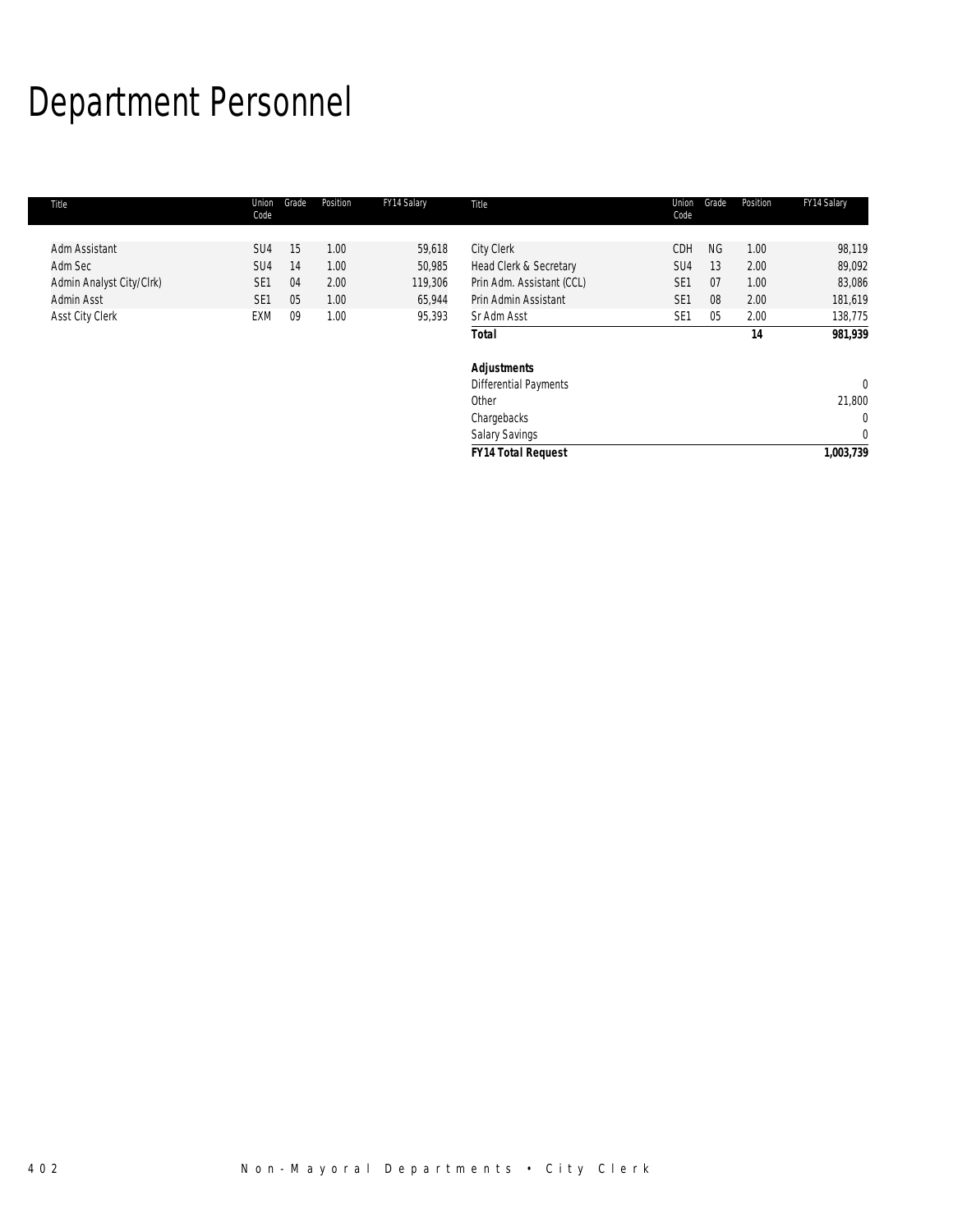## External Funds History

| <b>Personnel Services</b>                                                                                                                                                                                                                                                                                  | FY11 Expenditure                                                                                               | FY12 Expenditure                                                                                                                                 | FY13 Appropriation                                                                                          | FY14 Adopted                                                                                                                                         | Inc/Dec 13 vs 14                                                                                                                                             |
|------------------------------------------------------------------------------------------------------------------------------------------------------------------------------------------------------------------------------------------------------------------------------------------------------------|----------------------------------------------------------------------------------------------------------------|--------------------------------------------------------------------------------------------------------------------------------------------------|-------------------------------------------------------------------------------------------------------------|------------------------------------------------------------------------------------------------------------------------------------------------------|--------------------------------------------------------------------------------------------------------------------------------------------------------------|
| 51000 Permanent Employees<br>51100 Emergency Employees<br>51200 Overtime<br>51300 Part Time Employees<br>51400 Health Insurance<br>51500 Pension & Annunity<br>51600 Unemployment Compensation<br>51700 Workers' Compensation<br>51800 Indirect Costs<br>51900 Medicare<br><b>Total Personnel Services</b> | 4,992<br>$\boldsymbol{0}$<br>$\mathbf 0$<br>0<br>0<br>0<br>0<br>$\mathbf 0$<br>$\boldsymbol{0}$<br>71<br>5,063 | 22,054<br>$\boldsymbol{0}$<br>$\mathbf 0$<br>$\mathbf 0$<br>$\mathbf 0$<br>1,682<br>$\mathbf{0}$<br>$\mathbf 0$<br>$\mathbf{0}$<br>289<br>24,025 | 36,713<br>$\mathbf 0$<br>0<br>0<br>5,048<br>3,304<br>$\overline{0}$<br>$\overline{0}$<br>0<br>532<br>45,597 | 6,272<br>$\mathbf 0$<br>$\mathbf 0$<br>$\overline{0}$<br>$\mathbf{0}$<br>0<br>$\mathbf{0}$<br>$\mathbf 0$<br>$\mathbf{0}$<br>$\overline{0}$<br>6,272 | $-30,441$<br>$\overline{0}$<br>$\mathbf{0}$<br>$\mathbf{0}$<br>$-5,048$<br>$-3,304$<br>$\mathbf{0}$<br>$\mathbf{0}$<br>$\overline{0}$<br>$-532$<br>$-39,325$ |
| <b>Contractual Services</b>                                                                                                                                                                                                                                                                                | FY11 Expenditure                                                                                               | FY12 Expenditure                                                                                                                                 | FY13 Appropriation                                                                                          | FY14 Adopted                                                                                                                                         | Inc/Dec 13 vs 14                                                                                                                                             |
| 52100 Communications<br>52200 Utilities<br>52400 Snow Removal<br>52500 Garbage/Waste Removal<br>52600 Repairs Buildings & Structures<br>52700 Repairs & Service of Equipment<br>52800 Transportation of Persons<br>52900 Contracted Services<br><b>Total Contractual Services</b>                          | $\boldsymbol{0}$<br>$\boldsymbol{0}$<br>0<br>0<br>0<br>0<br>0<br>0<br>0                                        | $\boldsymbol{0}$<br>$\mathbf 0$<br>$\mathbf 0$<br>0<br>$\mathbf{0}$<br>$\mathbf 0$<br>$\mathbf{0}$<br>$\mathbf 0$<br>0                           | $\boldsymbol{0}$<br>0<br>0<br>$\mathbf 0$<br>0<br>0<br>$\overline{0}$<br>0<br>0                             | $\boldsymbol{0}$<br>$\mathbf 0$<br>$\mathbf{0}$<br>$\mathbf 0$<br>$\mathbf 0$<br>$\mathbf{0}$<br>$\overline{0}$<br>$\mathbf{0}$<br>0                 | $\mathbf{0}$<br>$\mathbf{0}$<br>$\overline{0}$<br>$\Omega$<br>$\mathbf{0}$<br>$\overline{0}$<br>$\overline{0}$<br>$\mathbf{0}$<br>$\mathbf{0}$               |
| <b>Supplies &amp; Materials</b>                                                                                                                                                                                                                                                                            | FY11 Expenditure                                                                                               | FY12 Expenditure                                                                                                                                 | FY13 Appropriation                                                                                          | FY14 Adopted                                                                                                                                         | Inc/Dec 13 vs 14                                                                                                                                             |
| 53000 Auto Energy Supplies<br>53200 Food Supplies<br>53400 Custodial Supplies<br>53500 Med, Dental, & Hosp Supply<br>53600 Office Supplies and Materials<br>53700 Clothing Allowance<br>53800 Educational Supplies & Mat<br>53900 Misc Supplies & Materials<br><b>Total Supplies &amp; Materials</b>       | $\theta$<br>$\boldsymbol{0}$<br>0<br>0<br>0<br>0<br>0<br>0<br>$\mathbf{0}$                                     | $\boldsymbol{0}$<br>$\mathbf 0$<br>$\mathbf 0$<br>$\mathbf 0$<br>$\theta$<br>$\mathbf 0$<br>$\mathbf 0$<br>$\mathbf 0$<br>0                      | $\boldsymbol{0}$<br>$\mathbf 0$<br>0<br>0<br>$\overline{0}$<br>0<br>$\mathbf 0$<br>0<br>0                   | $\mathbf 0$<br>$\mathbf 0$<br>$\mathbf{0}$<br>0<br>$\overline{0}$<br>$\mathbf{0}$<br>$\mathbf{0}$<br>$\mathbf{0}$<br>0                               | $\mathbf{0}$<br>$\mathbf{0}$<br>$\overline{0}$<br>$\overline{0}$<br>$\overline{0}$<br>$\overline{0}$<br>$\overline{0}$<br>$\mathbf{0}$<br>$\mathbf{0}$       |
| <b>Current Chgs &amp; Oblig</b>                                                                                                                                                                                                                                                                            | FY11 Expenditure                                                                                               | FY12 Expenditure                                                                                                                                 | FY13 Appropriation                                                                                          | FY14 Adopted                                                                                                                                         | Inc/Dec 13 vs 14                                                                                                                                             |
| 54300 Workers' Comp Medical<br>54400 Legal Liabilities<br>54600 Current Charges H&I<br>54700 Indemnification<br>54900 Other Current Charges<br>Total Current Chgs & Oblig                                                                                                                                  | $\boldsymbol{0}$<br>$\boldsymbol{0}$<br>0<br>0<br>0<br>$\mathbf{0}$                                            | 0<br>$\boldsymbol{0}$<br>$\mathbf 0$<br>$\mathbf 0$<br>$\mathbf 0$<br>0                                                                          | $\pmb{0}$<br>$\mathbf 0$<br>0<br>0<br>0<br>0                                                                | $\boldsymbol{0}$<br>$\mathbf 0$<br>$\mathbf{0}$<br>$\mathbf{0}$<br>0<br>0                                                                            | $\mathbf{0}$<br>$\mathbf{0}$<br>$\overline{0}$<br>$\Omega$<br>$\mathbf{0}$<br>$\bf{0}$                                                                       |
| Equipment                                                                                                                                                                                                                                                                                                  | FY11 Expenditure                                                                                               | FY12 Expenditure                                                                                                                                 | FY13 Appropriation                                                                                          | FY14 Adopted                                                                                                                                         | Inc/Dec 13 vs 14                                                                                                                                             |
| 55000 Automotive Equipment<br>55400 Lease/Purchase<br>55600 Office Furniture & Equipment<br>55900 Misc Equipment<br><b>Total Equipment</b>                                                                                                                                                                 | $\boldsymbol{0}$<br>$\boldsymbol{0}$<br>0<br>0<br>0                                                            | 0<br>$\mathbf 0$<br>$\boldsymbol{0}$<br>$\mathbf 0$<br>0                                                                                         | $\pmb{0}$<br>$\mathbf 0$<br>$\mathbf 0$<br>0<br>0                                                           | $\boldsymbol{0}$<br>$\mathbf 0$<br>$\mathbf{0}$<br>$\mathbf 0$<br>0                                                                                  | 0<br>$\mathbf{0}$<br>$\mathbf{0}$<br>$\mathbf{0}$<br>$\bf{0}$                                                                                                |
| <b>Other</b>                                                                                                                                                                                                                                                                                               | FY11 Expenditure                                                                                               | FY12 Expenditure                                                                                                                                 | FY13 Appropriation                                                                                          | FY14 Adopted                                                                                                                                         | Inc/Dec 13 vs 14                                                                                                                                             |
| 56200 Special Appropriation<br>57200 Structures & Improvements<br>58000 Land & Non-Structure<br><b>Total Other</b><br><b>Grand Total</b>                                                                                                                                                                   | $\boldsymbol{0}$<br>$\boldsymbol{0}$<br>0<br>0<br>5,063                                                        | 0<br>$\boldsymbol{0}$<br>0<br>$\mathbf 0$<br>24,025                                                                                              | $\pmb{0}$<br>$\mathbf 0$<br>0<br>0<br>45,597                                                                | $\boldsymbol{0}$<br>$\mathbf 0$<br>$\mathbf 0$<br>0<br>6,272                                                                                         | $\boldsymbol{0}$<br>$\mathbf 0$<br>$\mathbf{0}$<br>0<br>$-39,325$                                                                                            |
|                                                                                                                                                                                                                                                                                                            |                                                                                                                |                                                                                                                                                  |                                                                                                             |                                                                                                                                                      |                                                                                                                                                              |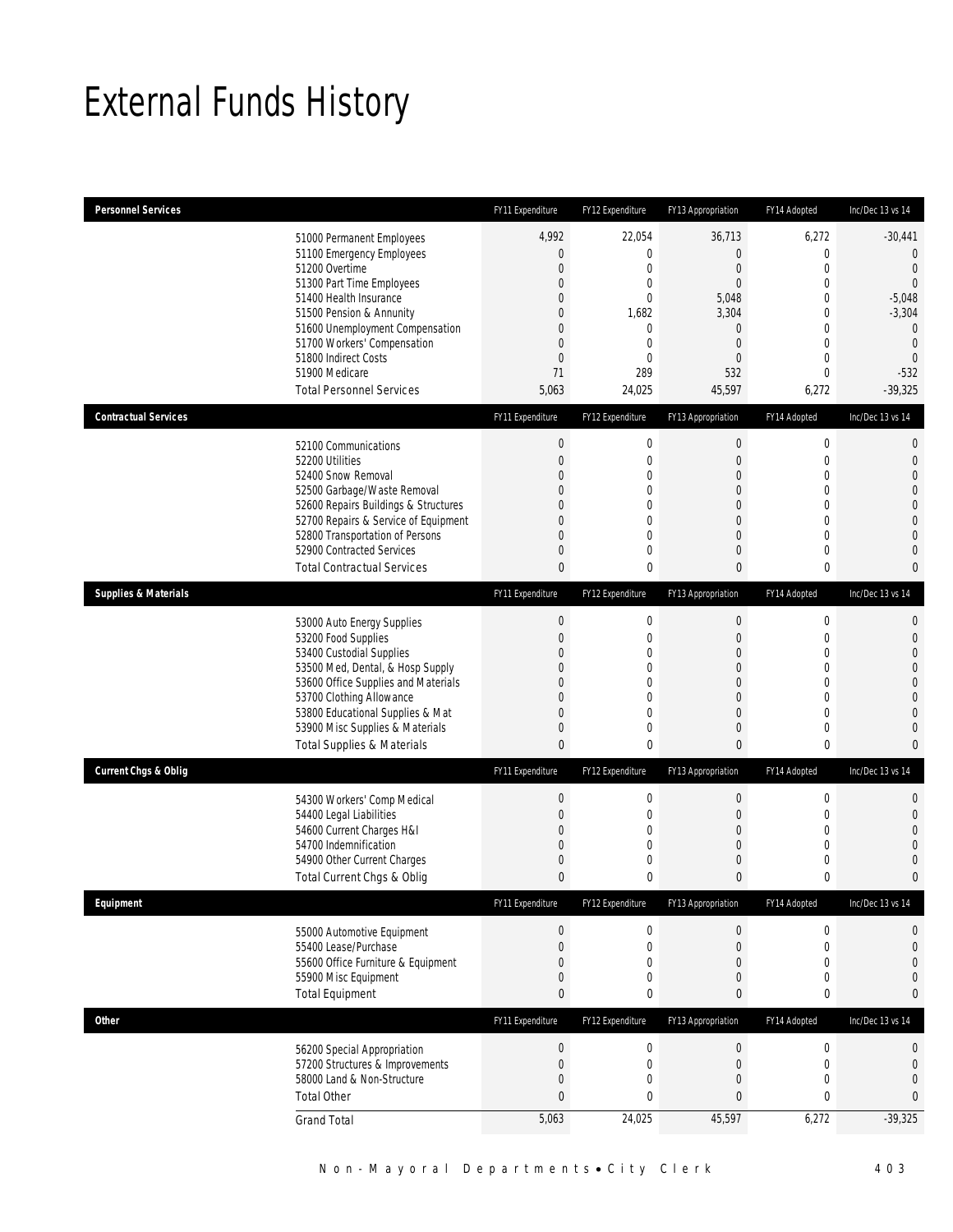### External Funds Personnel

| Title | Union<br>Code | Grade | Position | FY14 Salary | Title                     | Union<br>Code   | Grade | Position | FY14 Salary    |
|-------|---------------|-------|----------|-------------|---------------------------|-----------------|-------|----------|----------------|
|       |               |       |          |             |                           |                 |       |          |                |
|       |               |       |          |             | Admin Analyst (AsArchiv)  | SE <sub>1</sub> | 04    | 1.00     | 28,924         |
|       |               |       |          |             | <b>Total</b>              |                 |       |          | 28,924         |
|       |               |       |          |             | <b>Adjustments</b>        |                 |       |          |                |
|       |               |       |          |             | Differential Payments     |                 |       |          | $\overline{0}$ |
|       |               |       |          |             | Other                     |                 |       |          | $\overline{0}$ |
|       |               |       |          |             | Chargebacks               |                 |       |          | 0              |
|       |               |       |          |             | Salary Savings            |                 |       |          | $-22,652$      |
|       |               |       |          |             | <b>FY14 Total Request</b> |                 |       |          | 6,272          |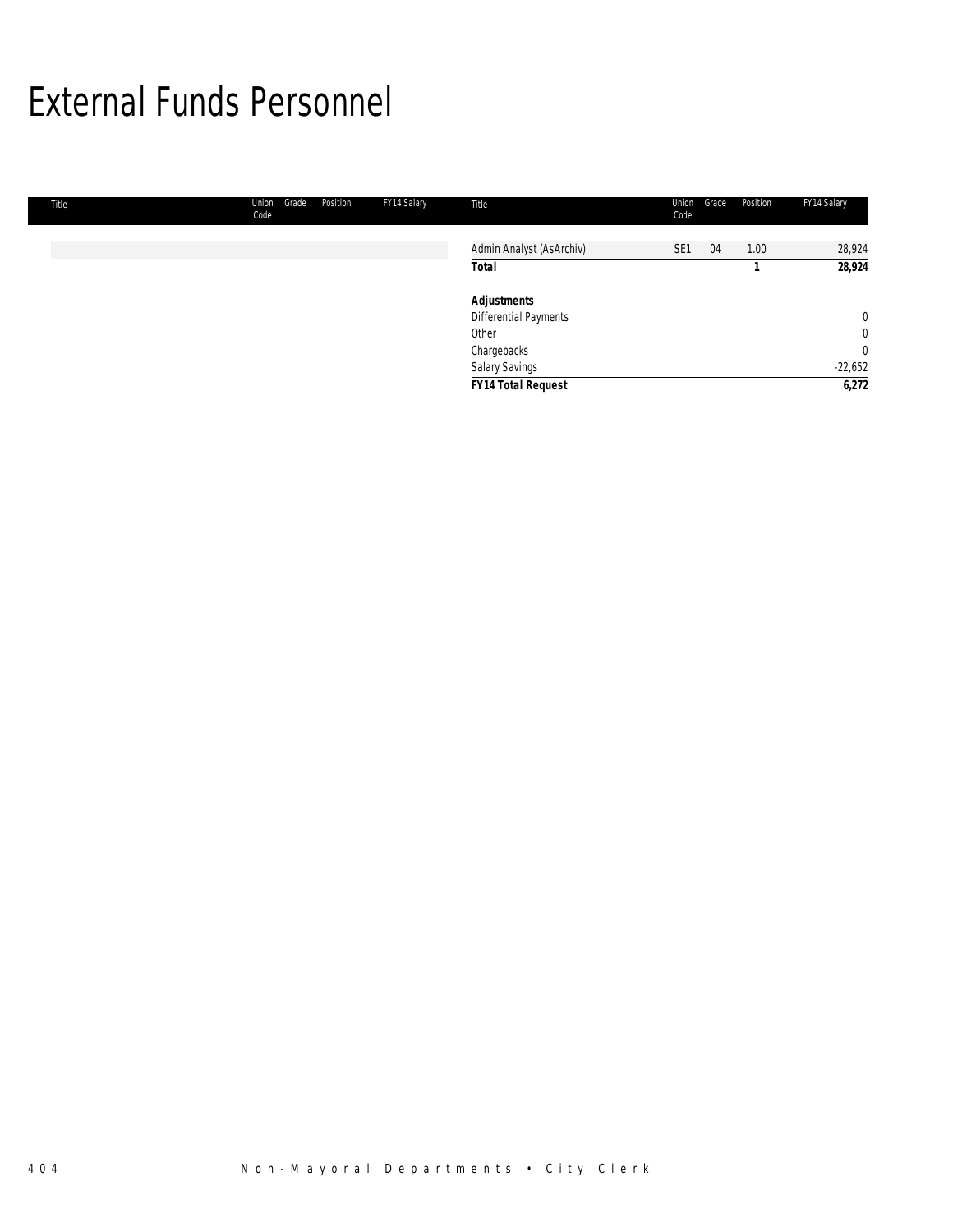## Program 1. Legislative Support

### *Maureen Feeney, Manager Organization: 161100*

#### *Program Description*

The Legislative Support Program carries out government functions required by state and local law and manages and maintains the City Council document system database. The program also administers oaths of office and maintains records relative to the appointment or election of City officers. The program maintains and updates the City of Boston Code, advises City officials on the Commonwealth's open meeting law, and maintains copies of City of Boston official reports.

#### *Program Strategies*

• To update the Ordinance section of the Municipal Code and distribute supplements.

| <b>Performance Measures</b> |                                            | Actual '11        | Actual '12        | Projected '13     | Target '14        |
|-----------------------------|--------------------------------------------|-------------------|-------------------|-------------------|-------------------|
|                             | Copies of municipal code distributed       | 4                 |                   | b                 | 5                 |
| <b>Operating Budget</b>     |                                            | Actual '11        | Actual '12        | Approp '13        | <b>Budget '14</b> |
|                             | <b>Personnel Services</b><br>Non Personnel | 255.117<br>18.494 | 279.269<br>38,432 | 326.267<br>20.953 | 344,492<br>21,750 |
|                             | <b>Total</b>                               | 273,611           | 317,701           | 347,220           | 366,242           |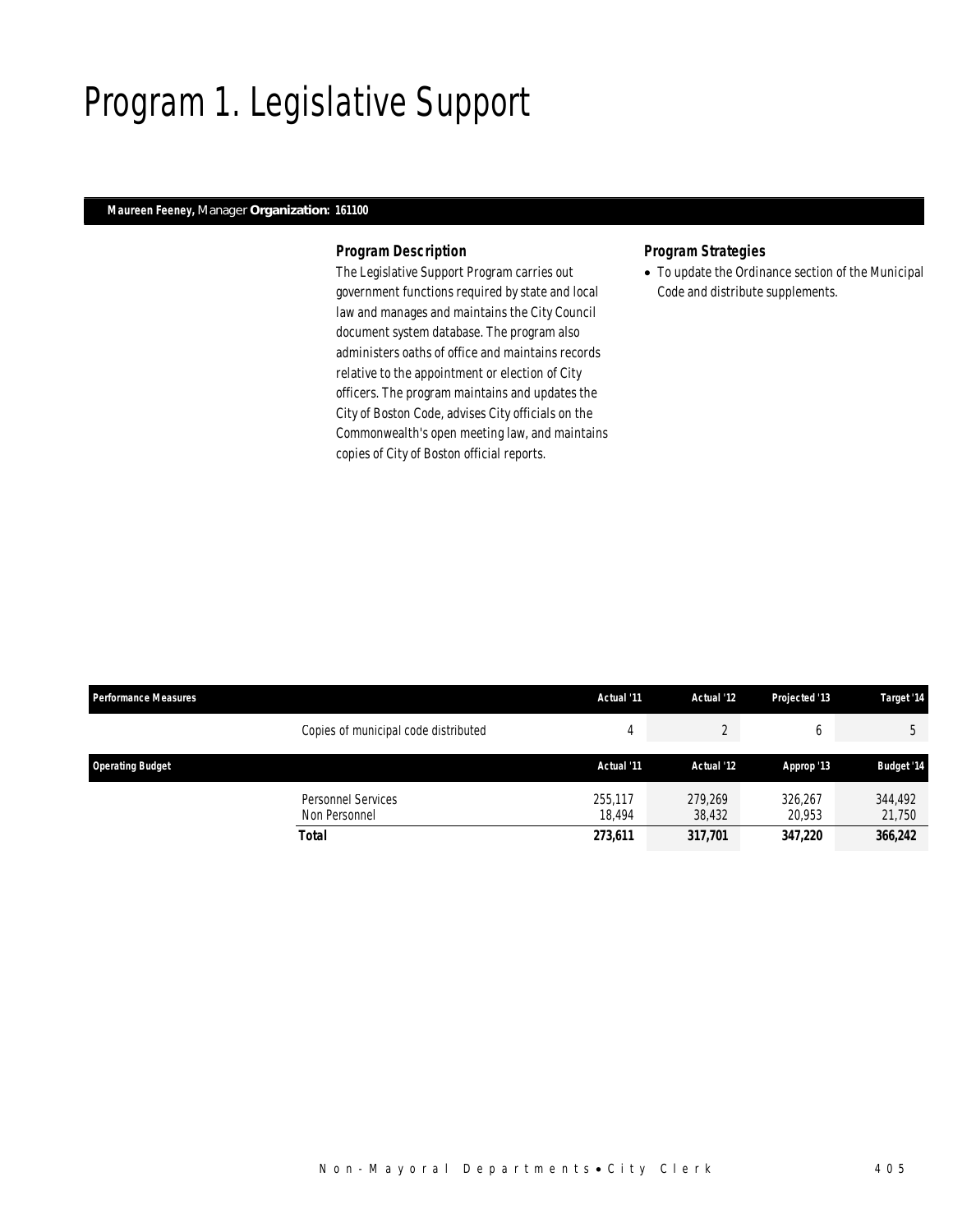# Program 2. Document Filing

### *Maureen Feeney, Manager Organization: 161200*

### *Program Description*

The City Clerk is the supervisor of records and the filing agency for the City. The Office of the City Clerk is required to record, file, and maintain indices of public documents.

| <b>Operating Budget</b>             | Actual '11        | Actual '12        | Approp '13        | <b>Budget '14</b> |
|-------------------------------------|-------------------|-------------------|-------------------|-------------------|
| Personnel Services<br>Non Personnel | 408,658<br>11,236 | 384.222<br>17.193 | 374.621<br>14.700 | 376.186<br>16.250 |
| Total                               | 419,894           | 401.415           | 389,321           | 392,436           |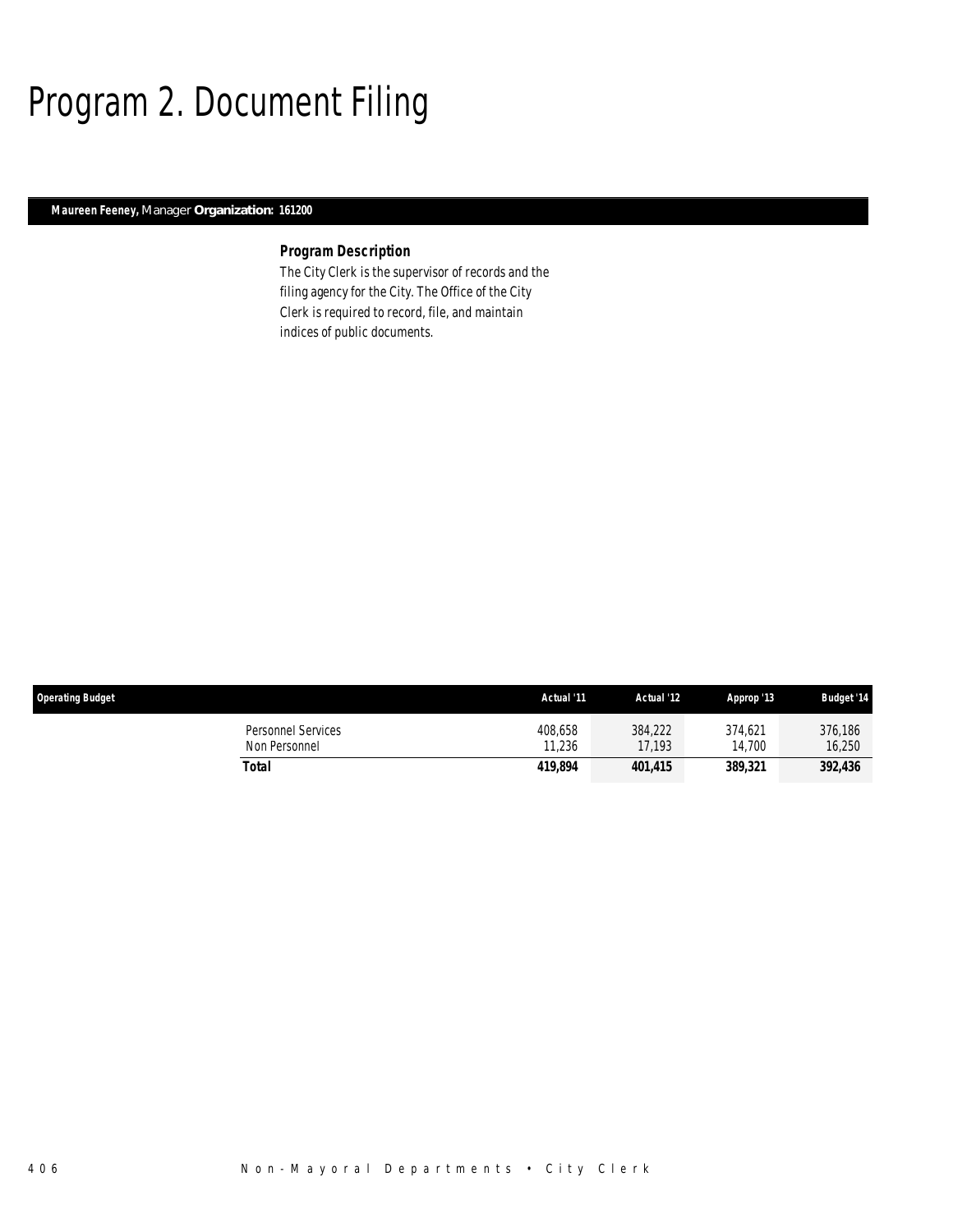### Program 3. Archives

### *Maureen Feeney, Manager Organization: 161300*

### *Program Description*

The Archives oversees the preservation of significant records and facilitates improved and cost-effective access to public records by Boston municipal government and its citizens. It also oversees the elimination of obsolete records.

### *Program Strategies*

• To provide archives record center services to City departments and the public; provide records disposition services to departments.

| <b>Performance Measures</b>                                                               | Actual '11        | Actual '12        | Projected '13     | Target '14        |
|-------------------------------------------------------------------------------------------|-------------------|-------------------|-------------------|-------------------|
| Cubic feet of archives processed<br>Cubic feet of records destroyed per state<br>approval | 250<br>1,600      | 372<br>1,533.3    | 665<br>1.309.7    | 550<br>2,500      |
| Cubic feet of records transferred to archives and<br>records repositions                  | 3.400             | 4,524             | 7.179             | 5,000             |
| Public access inquiries to access documents                                               | 1,400             | 1,777             | 1,509             | 1,750             |
| <b>Operating Budget</b>                                                                   | Actual '11        | Actual '12        | Approp '13        | <b>Budget '14</b> |
| Personnel Services<br>Non Personnel                                                       | 260.316<br>15,304 | 252,584<br>12.576 | 267.434<br>18,000 | 283,060<br>21,200 |
| <b>Total</b>                                                                              | 275,620           | 265,160           | 285,434           | 304,260           |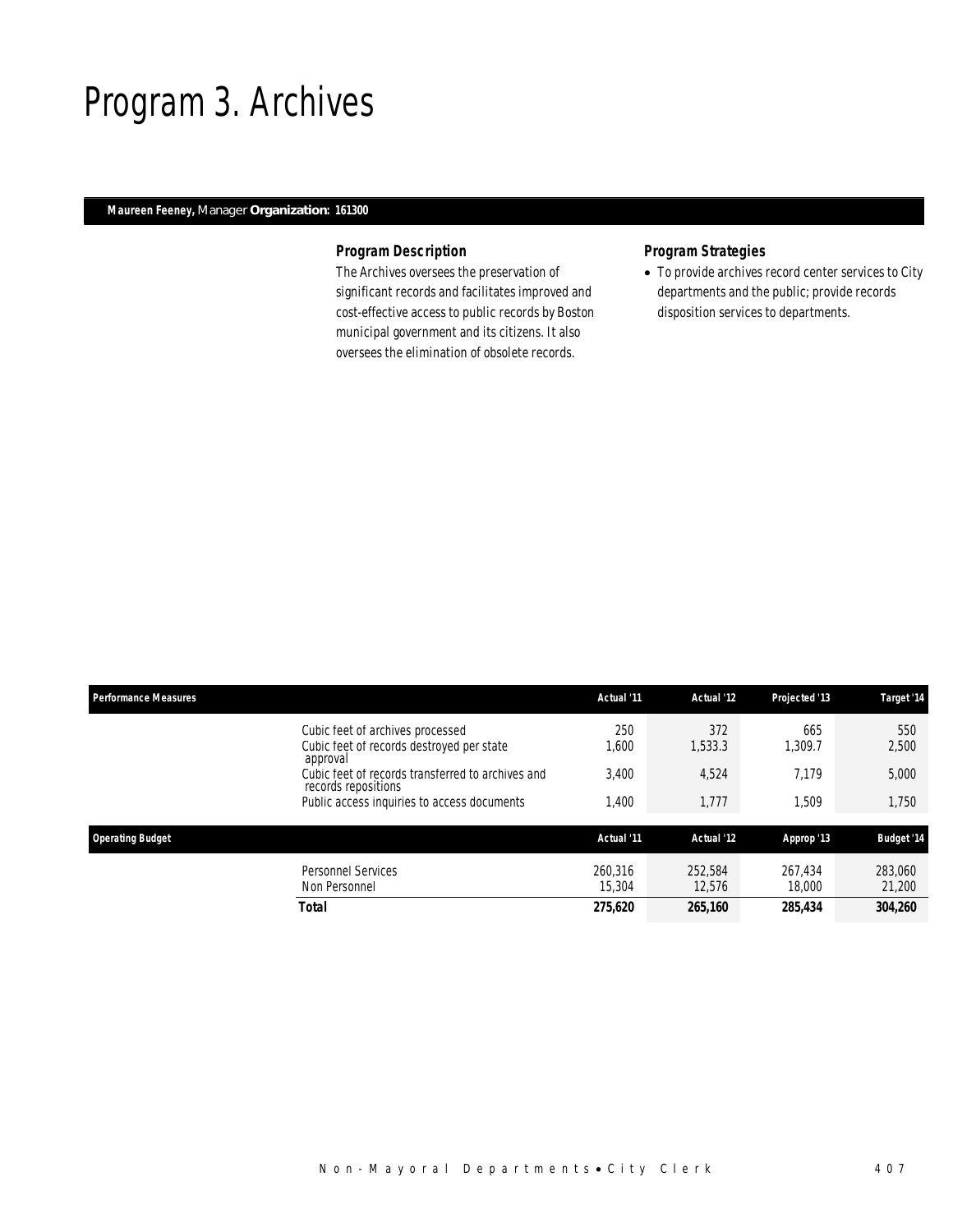### External Funds Projects

*National Historical Publications and Records Commission (NHPRC)* 

#### *Project Mission*

The National Historical Publications and Records Commission (NHPRC) is the grant-making affiliate of the National Archives and Records Administration (NARA). The NHPRC helps non-Federal institutions preserve and make broadly accessible records that are of historical value to the United States. NHPRC has granted the City of Boston an award of up to \$91,604 for the Project to Consolidate and Preserve the Archival Records of the City of Boston. The project will conduct a survey of departments and compile an inventory of the City's permanent records, both hard copy and electronic; secure hard-copy archives at the newly-renovated City Archives Center; and plan for the preservation of electronic archives. The accomplishment of this goal will advance the City Archives mission to achieve the comprehensive and systematic preservation of the City's archival records, and to ensure ready access to essential evidence that documents the rights of citizens, the actions of municipal officials and Boston's historical municipal experience.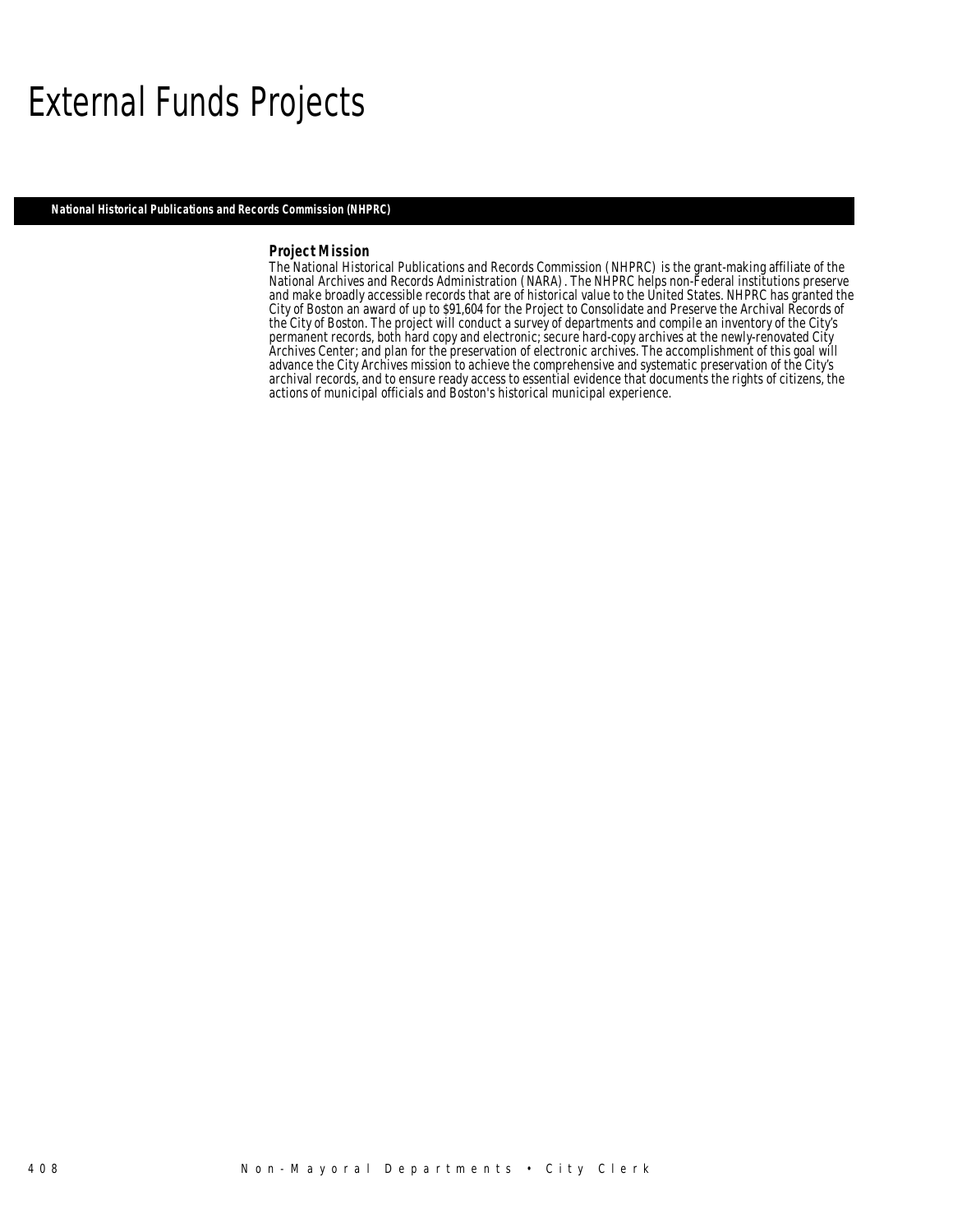# City Council Operating Budget

#### *Stephen Murphy, Council President Appropriation: 112*

### *Department Mission*

As the Legislative body of the City, the City Council serves as a link between the citizens of Boston and their municipal government. Through the filing of legislation, the enactment of orders, ordinances and resolutions, the Council actively represents the diverse interests of Bostonians while ensuring the efficient and cost effective delivery of services. The Council fulfills its obligation as the appropriating authority by analyzing appropriations and loan orders.

#### *FY14 Performance Strategies*

• To maximize opportunities for citizen input into the Council's legislative process.

| <b>Operating Budget</b> | Program Name                                                              | Total Actual '11                | Total Actual '12                | Total Approp '13                | <b>Total Budget '14</b>         |
|-------------------------|---------------------------------------------------------------------------|---------------------------------|---------------------------------|---------------------------------|---------------------------------|
|                         | Administration<br><b>City Councilors</b><br>Legislative/Financial Support | 278.125<br>3.703.511<br>527.288 | 279.213<br>3.783.889<br>454.616 | 208.806<br>3,986,459<br>604.964 | 339.139<br>4,223,135<br>587,726 |
|                         | Total                                                                     | 4,508,924                       | 4,517,718                       | 4,800,229                       | 5,150,000                       |
| <b>Operating Budget</b> |                                                                           | Actual '11                      | Actual '12                      | Approp '13                      | <b>Budget '14</b>               |
|                         | <b>Personnel Services</b><br>Non Personnel                                | 4.262.237<br>246.687            | 4.316.447<br>201,271            | 4,421,930<br>378.299            | 4.841.200<br>308,800            |
|                         |                                                                           |                                 |                                 |                                 |                                 |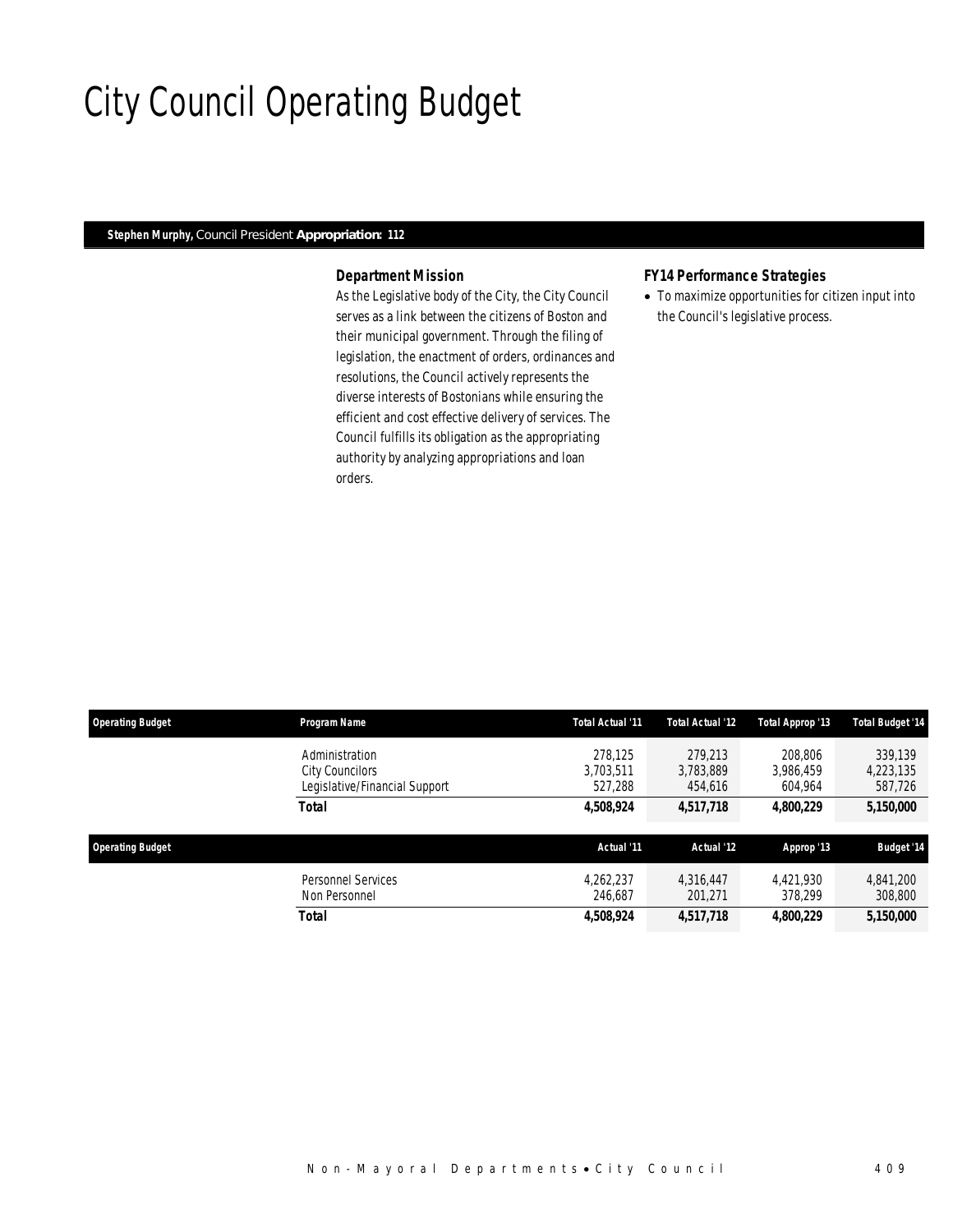# City Council Operating Budget



### *Authorizing Statutes*

- Structure of City Council, 1948 Mass. Acts ch. 452, as amended.
- District Representation, 1982 Mass. Acts ch. 605; 1991 Mass. Acts ch. 108; 1986 Mass. Acts ch. 343.

### *Description of Services*

Members draft and file legislation on a wide range of public affairs in Boston designed to improve the quality of life for its citizens. Each year the Council conducts an extensive series of public hearings to review the Mayor's appropriation request for the subsequent fiscal year. After a thorough analysis and determination that the request is fiscally sound, the Council approves an appropriation. Constituent needs are served as directed by each individual councilor.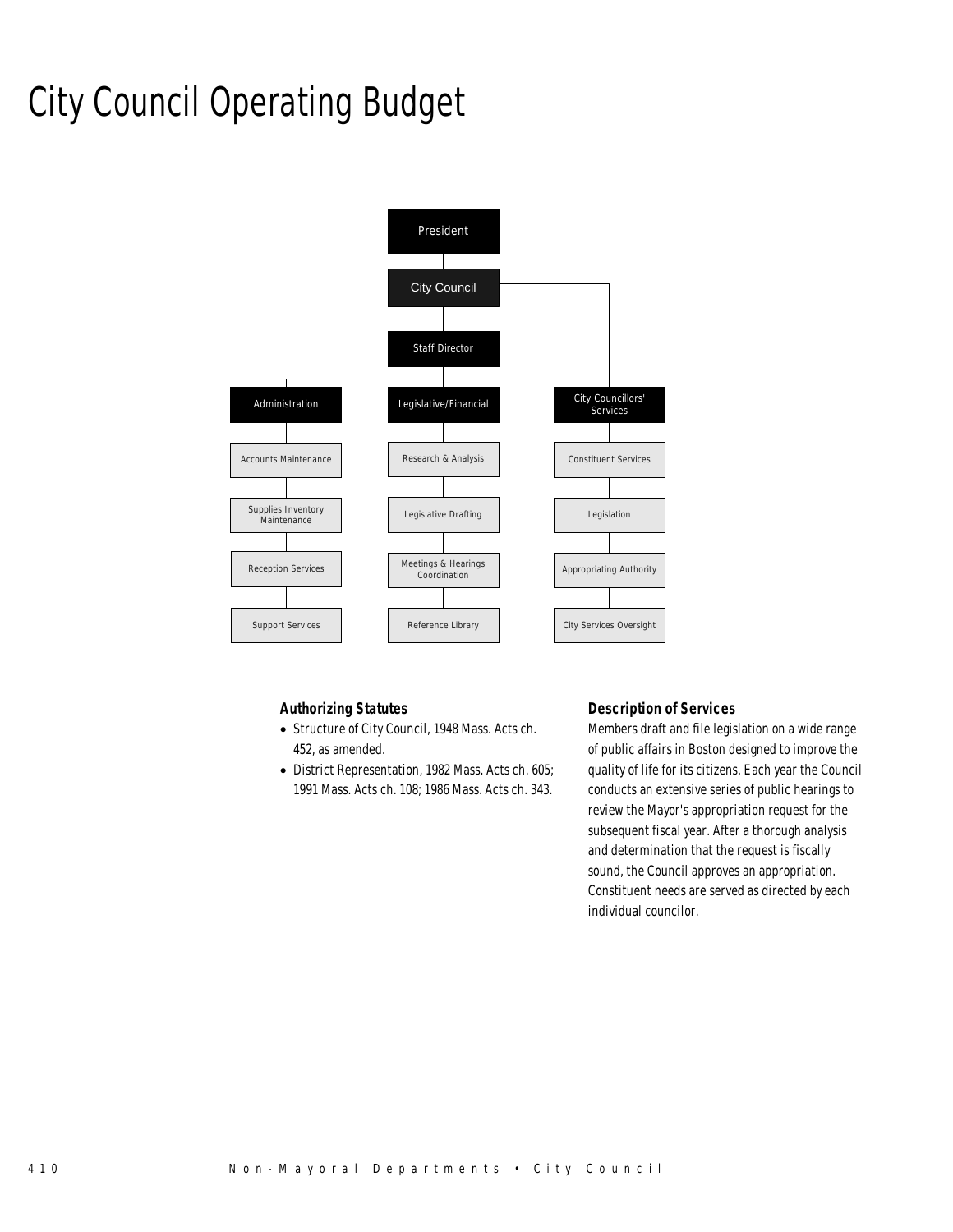# Department History

| <b>Personnel Services</b>       |                                       | FY11 Expenditure | FY12 Expenditure | FY13 Appropriation | FY14 Adopted     | Inc/Dec 13 vs 14 |
|---------------------------------|---------------------------------------|------------------|------------------|--------------------|------------------|------------------|
|                                 | 51000 Permanent Employees             | 4,225,997        | 4,241,297        | 4,326,930          | 4,746,200        | 419,270          |
|                                 | 51100 Emergency Employees             | $\boldsymbol{0}$ | 0                | $\mathbf 0$        | 0                | $\overline{0}$   |
|                                 | 51200 Overtime                        | $\mathbf{0}$     | $\overline{0}$   | $\theta$           | $\overline{0}$   | $\overline{0}$   |
|                                 | 51600 Unemployment Compensation       | 36,240           | 75,150           | 95,000             | 95,000           | $\overline{0}$   |
|                                 | 51700 Workers' Compensation           | 0                | $\mathbf 0$      | $\mathbf{0}$       | 0                | $\Omega$         |
|                                 | <b>Total Personnel Services</b>       | 4,262,237        | 4,316,447        | 4,421,930          | 4,841,200        | 419,270          |
| <b>Contractual Services</b>     |                                       | FY11 Expenditure | FY12 Expenditure | FY13 Appropriation | FY14 Adopted     | Inc/Dec 13 vs 14 |
|                                 | 52100 Communications                  | 34,007           | 28,463           | 44,999             | 40,000           | $-4,999$         |
|                                 | 52200 Utilities                       | $\boldsymbol{0}$ | $\mathbf 0$      | $\theta$           | 0                | $\mathbf{0}$     |
|                                 | 52400 Snow Removal                    | 0                | $\mathbf{0}$     | $\overline{0}$     | $\mathbf{0}$     | $\overline{0}$   |
|                                 | 52500 Garbage/Waste Removal           | 0                | $\mathbf 0$      | $\theta$           | $\mathbf 0$      | $\mathbf{0}$     |
|                                 | 52600 Repairs Buildings & Structures  | $\overline{0}$   | $\mathbf{0}$     | $\overline{0}$     | $\Omega$         | $\overline{0}$   |
|                                 | 52700 Repairs & Service of Equipment  | 3,489            | 2,747            | 12,500             | 12,000           | $-500$           |
|                                 | 52800 Transportation of Persons       | 0                | $\mathbf 0$      | $\overline{0}$     | 0                | $\theta$         |
|                                 | 52900 Contracted Services             | 142,433          | 118,256          | 156,750            | 169,750          | 13,000           |
|                                 | <b>Total Contractual Services</b>     | 179,929          | 149,466          | 214,249            | 221,750          | 7,501            |
| <b>Supplies &amp; Materials</b> |                                       | FY11 Expenditure | FY12 Expenditure | FY13 Appropriation | FY14 Adopted     | Inc/Dec 13 vs 14 |
|                                 | 53000 Auto Energy Supplies            | $\boldsymbol{0}$ | $\boldsymbol{0}$ | $\boldsymbol{0}$   | $\mathbf 0$      | $\mathbf{0}$     |
|                                 | 53200 Food Supplies                   | 3,398            | 4,164            | 3,500              | 4,000            | 500              |
|                                 | 53400 Custodial Supplies              | 0                | 0                | $\theta$           | 0                | $\mathbf{0}$     |
|                                 | 53500 Med, Dental, & Hosp Supply      | $\overline{0}$   | $\mathbf{0}$     | $\theta$           | $\overline{0}$   | $\mathbf{0}$     |
|                                 | 53600 Office Supplies and Materials   | 19,308           | 16,026           | 40,250             | 38,750           | $-1,500$         |
|                                 | 53700 Clothing Allowance              | 0                | 0                | $\overline{0}$     | 0                | $\mathbf{0}$     |
|                                 | 53800 Educational Supplies & Mat      | $\mathbf 0$      | $\mathbf 0$      | $\overline{0}$     | $\mathbf 0$      | $\mathbf{0}$     |
|                                 | 53900 Misc Supplies & Materials       | 0                | $\mathbf{0}$     | $\overline{0}$     | $\mathbf{0}$     | $\overline{0}$   |
|                                 | <b>Total Supplies &amp; Materials</b> | 22,706           | 20,190           | 43,750             | 42,750           | $-1,000$         |
| <b>Current Chgs &amp; Oblig</b> |                                       | FY11 Expenditure | FY12 Expenditure | FY13 Appropriation | FY14 Adopted     | Inc/Dec 13 vs 14 |
|                                 | 54300 Workers' Comp Medical           | 1,723            | 244              | 5,000              | 5,000            | $\mathbf 0$      |
|                                 | 54400 Legal Liabilities               | 0                | $\mathbf{0}$     | $\theta$           | 0                | $\mathbf 0$      |
|                                 | 54500 Aid To Veterans                 | $\mathbf{0}$     | $\mathbf{0}$     | $\overline{0}$     | $\mathbf{0}$     | $\overline{0}$   |
|                                 | 54600 Current Charges H&I             | 0                | $\mathbf{0}$     | $\theta$           | $\mathbf{0}$     | $\overline{0}$   |
|                                 | 54700 Indemnification                 | $\Omega$         | $\Omega$         | $\Omega$           | $\Omega$         | $\Omega$         |
|                                 | 54900 Other Current Charges           | 14,315           | 16,234           | 18,300             | 14,300           | $-4,000$         |
|                                 | Total Current Chgs & Oblig            | 16,038           | 16,478           | 23,300             | 19,300           | $-4,000$         |
| Equipment                       |                                       | FY11 Expenditure | FY12 Expenditure | FY13 Appropriation | FY14 Adopted     | Inc/Dec 13 vs 14 |
|                                 | 55000 Automotive Equipment            | $\boldsymbol{0}$ | $\mathbf 0$      | $\boldsymbol{0}$   | $\boldsymbol{0}$ | $\mathbf 0$      |
|                                 | 55400 Lease/Purchase                  | $\Omega$         | 0                | $\Omega$           | $\theta$         | $\mathbf 0$      |
|                                 | 55600 Office Furniture & Equipment    | 5,798            | 4,051            | 7,000              | 5,000            | $-2,000$         |
|                                 | 55900 Misc Equipment                  | 22,216           | 11,086           | 90,000             | 20,000           | $-70,000$        |
|                                 | <b>Total Equipment</b>                | 28,014           | 15,137           | 97,000             | 25,000           | $-72,000$        |
| <b>Other</b>                    |                                       | FY11 Expenditure | FY12 Expenditure | FY13 Appropriation | FY14 Adopted     | Inc/Dec 13 vs 14 |
|                                 | 56200 Special Appropriation           | 0                | $\boldsymbol{0}$ | $\boldsymbol{0}$   | 0                | 0                |
|                                 | 57200 Structures & Improvements       | $\boldsymbol{0}$ | 0                | $\boldsymbol{0}$   | 0                | $\mathbf 0$      |
|                                 | 58000 Land & Non-Structure            | 0                | 0                | $\theta$           | $\mathbf 0$      | $\mathbf 0$      |
|                                 | <b>Total Other</b>                    | $\bf{0}$         | 0                | $\bf{0}$           | 0                | 0                |
|                                 | <b>Grand Total</b>                    | 4,508,924        | 4,517,718        | 4,800,229          | 5,150,000        | 349,771          |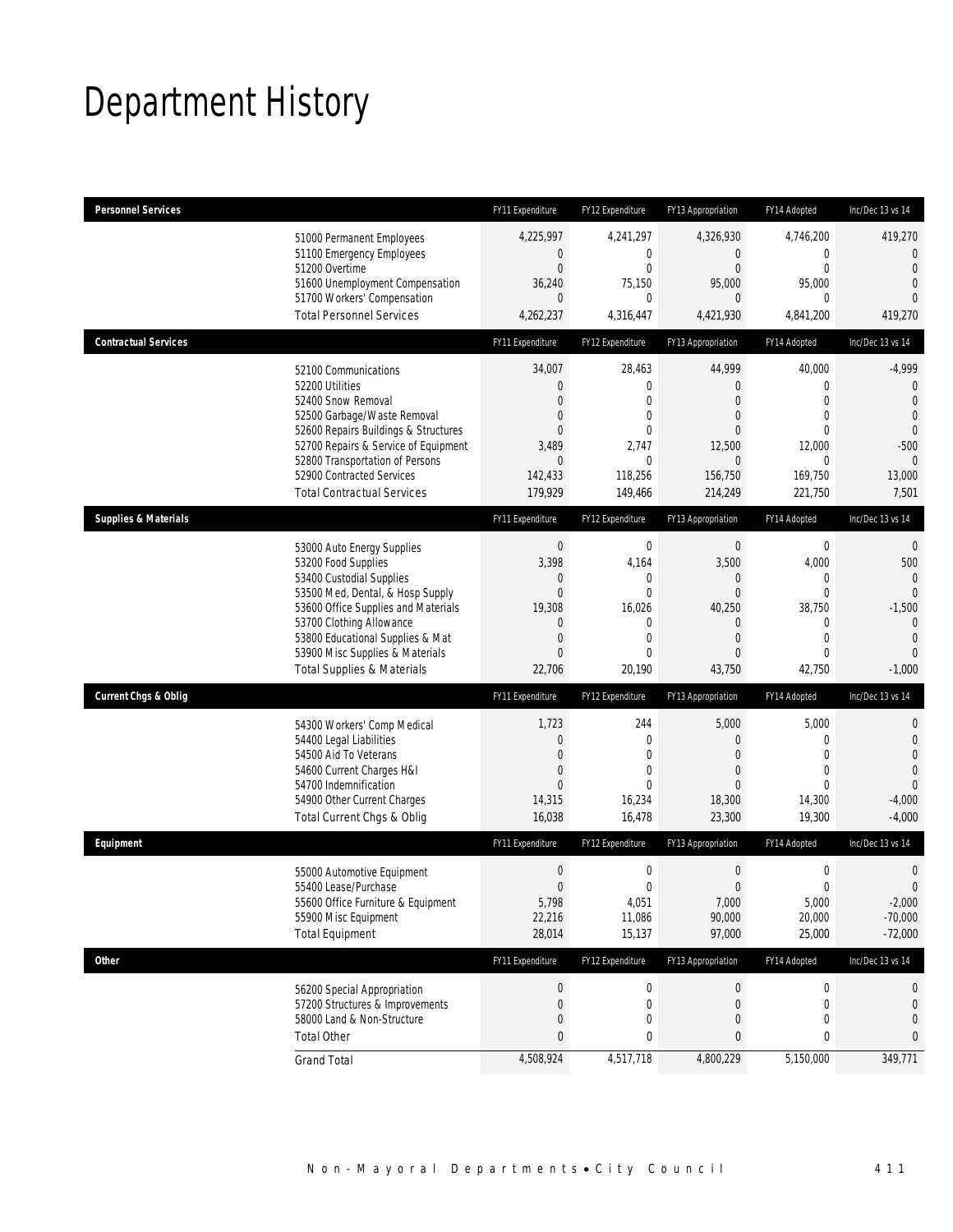# Department Personnel

| Title                         | Union<br>Code | Grade     | Position | FY14 Salary | Title                        | Union<br>Code | Grade     | Position | FY14 Salary  |
|-------------------------------|---------------|-----------|----------|-------------|------------------------------|---------------|-----------|----------|--------------|
|                               |               |           |          |             |                              |               |           |          |              |
| Admin Asst                    | CCS           | <b>NG</b> | 22.00    | 798,916     | Legislative Asst             | CCS           | <b>NG</b> | 3.00     | 109,551      |
| Asst Budget Director          | <b>CCS</b>    | <b>NG</b> | 1.00     | 62,672      | Legislative Director         | <b>CCS</b>    | <b>NG</b> | 1.00     | 75,206       |
| <b>Asst Research Director</b> | <b>CCS</b>    | <b>NG</b> | 1.00     | 55,152      | Programming Manager          | <b>CCS</b>    | <b>NG</b> | 1.00     | 57,658       |
| <b>Budget Director</b>        | <b>CCS</b>    | <b>NG</b> | 1.00     | 82,727      | Receptionist                 | <b>CCS</b>    | <b>NG</b> | 1.00     | 45,124       |
| <b>Business Manager</b>       | CCS           | <b>NG</b> | 1.00     | 57,658      | Research Director            | CCS           | <b>NG</b> | 1.00     | 61,669       |
| City Councilor                | CCS           | <b>NG</b> | 13.00    | 1,140,623   | Secretary                    | CCS           | <b>NG</b> | 68.00    | 1,682,095    |
| <b>City Messenger</b>         | CCS           | <b>NG</b> | 1.00     | 51,892      | <b>Staff Director</b>        | EXM           | NG.       | 1.00     | 86,168       |
|                               |               |           |          |             | <b>Total</b>                 |               |           | 116      | 4,367,111    |
|                               |               |           |          |             | <b>Adjustments</b>           |               |           |          |              |
|                               |               |           |          |             | <b>Differential Payments</b> |               |           |          | $\mathbf{0}$ |
|                               |               |           |          |             | Other                        |               |           |          | 379,089      |
|                               |               |           |          |             | Chargebacks                  |               |           |          | 0            |
|                               |               |           |          |             | <b>Salary Savings</b>        |               |           |          | $\mathbf{0}$ |
|                               |               |           |          |             | <b>FY14 Total Request</b>    |               |           |          | 4,746,200    |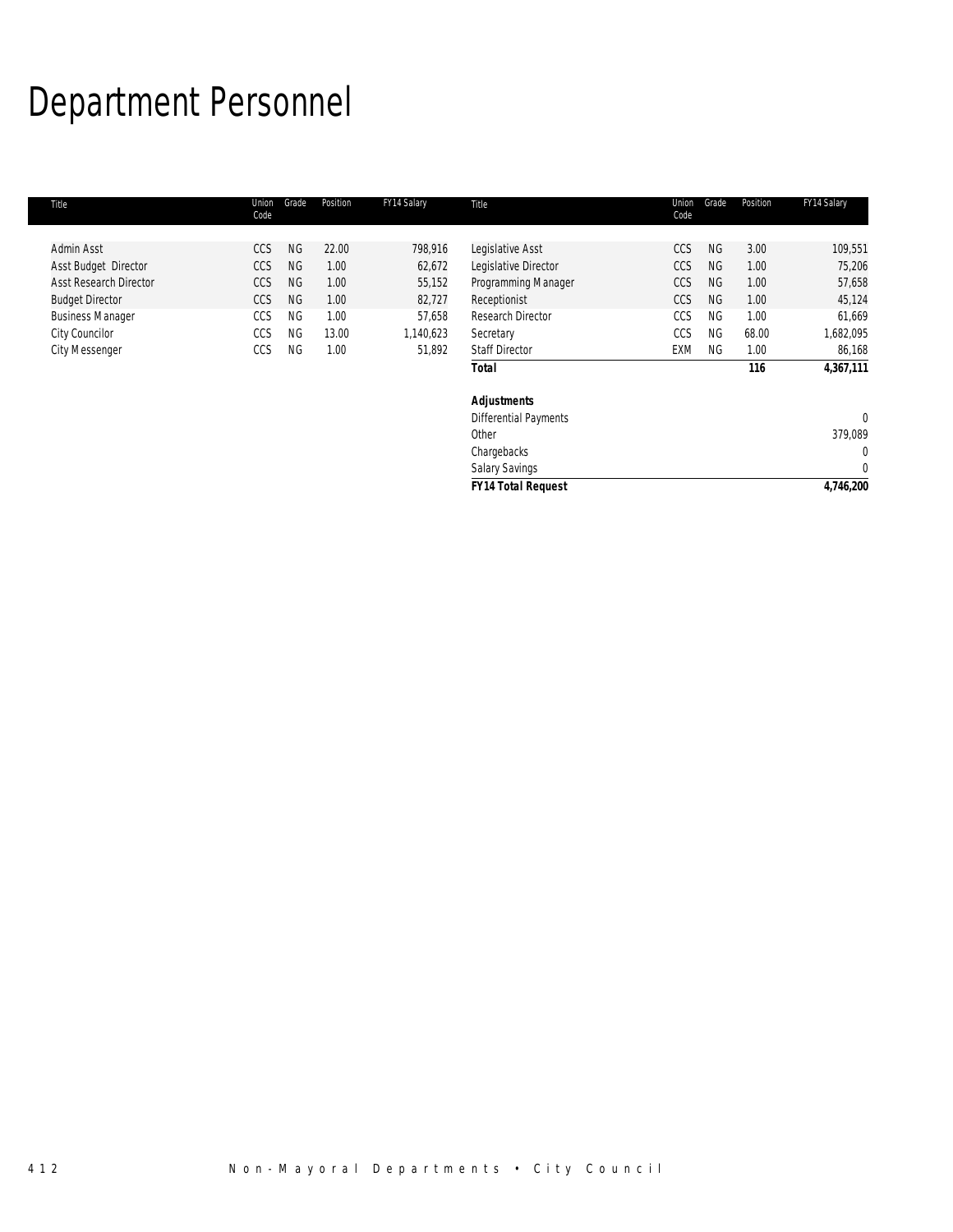## Program 1. Administration

### *Daisy De La Rosa, Manager Organization: 112100*

### *Program Description*

The Administration Program is responsible for providing staff resources and administrative direction to City Council programs. It also oversees budgeting, purchasing, information systems, and personnel matters for the City Council.

| <b>Operating Budget</b>             | Actual '11         | Actual '12        | Approp '13       | <b>Budget '14</b>  |
|-------------------------------------|--------------------|-------------------|------------------|--------------------|
| Personnel Services<br>Non Personnel | 174.940<br>103.185 | 183.591<br>95.622 | 201,806<br>7,000 | 212.139<br>127,000 |
| Total                               | 278.125            | 279,213           | 208.806          | 339,139            |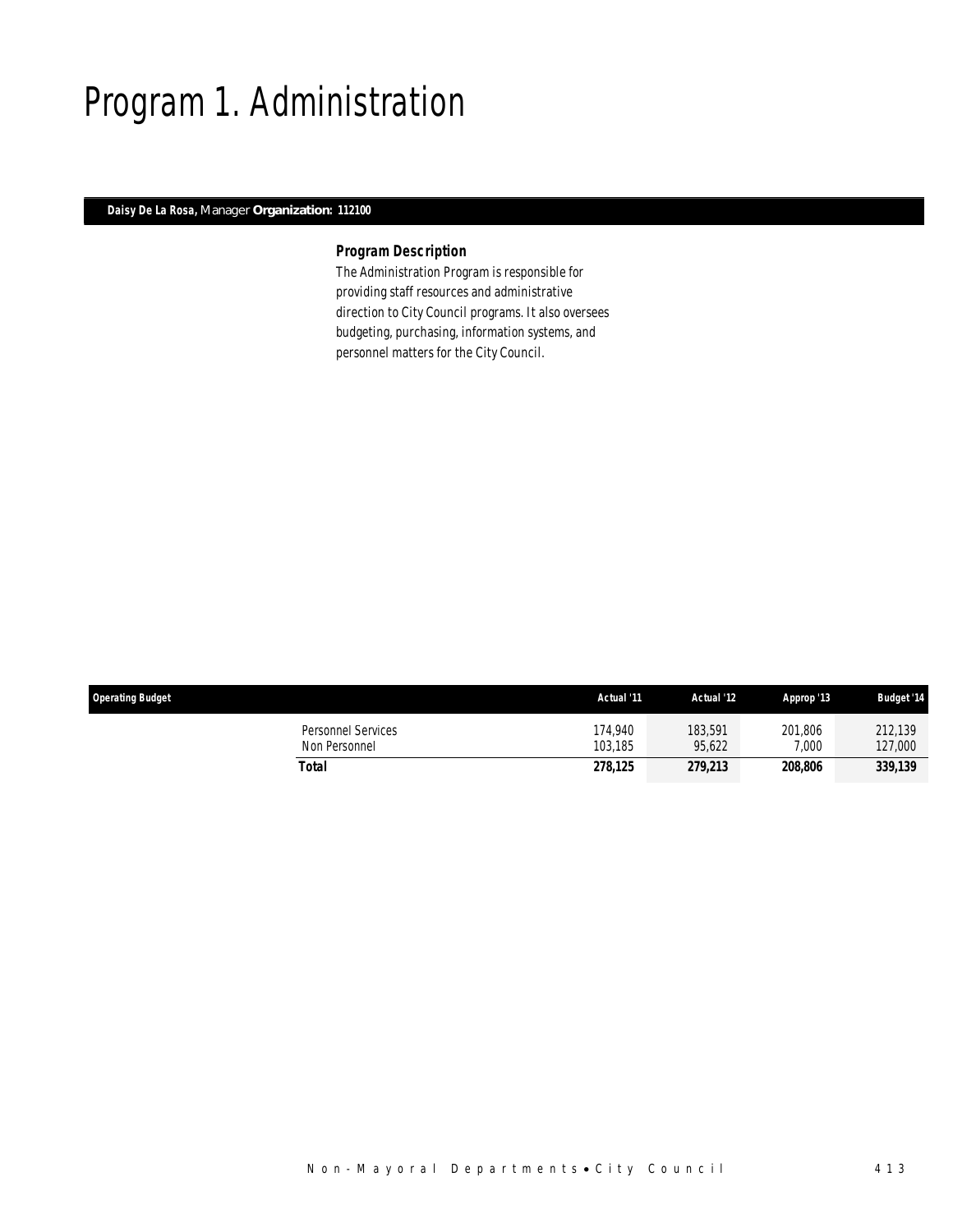# Program 2. City Councilors

### *Stephen Murphy, Manager Organization: 112200*

#### *Program Description*

The City Councilors program provides a liaison between Bostonians and their municipal government, and advocates on behalf of constituent needs at the city department, state, and federal levels. The program also translates appropriate citizen concerns into Council legislation.

### *Program Strategies*

• To maximize opportunities for citizen input into the Council's legislative process.

| <b>Performance Measures</b> |                                                                                                                                                                                                                                    | Actual '11                           | Actual '12                           | Projected '13                        | Target '14                           |
|-----------------------------|------------------------------------------------------------------------------------------------------------------------------------------------------------------------------------------------------------------------------------|--------------------------------------|--------------------------------------|--------------------------------------|--------------------------------------|
|                             | % of legislative matters receiving public hearing<br>Appropriations & Loan Orders<br>Legislative matters receiving public hearing<br>Legislative matters referred to committee<br>Public hearings held<br>Regular Council sessions | 94%<br>14<br>295<br>313<br>201<br>37 | 77%<br>46<br>215<br>281<br>141<br>36 | 75%<br>84<br>210<br>281<br>148<br>35 | 77%<br>56<br>215<br>280<br>145<br>36 |
| <b>Operating Budget</b>     |                                                                                                                                                                                                                                    | Actual '11                           | Actual '12                           | Approp '13                           | <b>Budget '14</b>                    |
|                             | <b>Personnel Services</b><br>Non Personnel                                                                                                                                                                                         | 3.574.364<br>129.147                 | 3.690.967<br>92.922                  | 3,674,960<br>311,499                 | 4,066,835<br>156,300                 |
|                             | Total                                                                                                                                                                                                                              | 3,703,511                            | 3,783,889                            | 3,986,459                            | 4,223,135                            |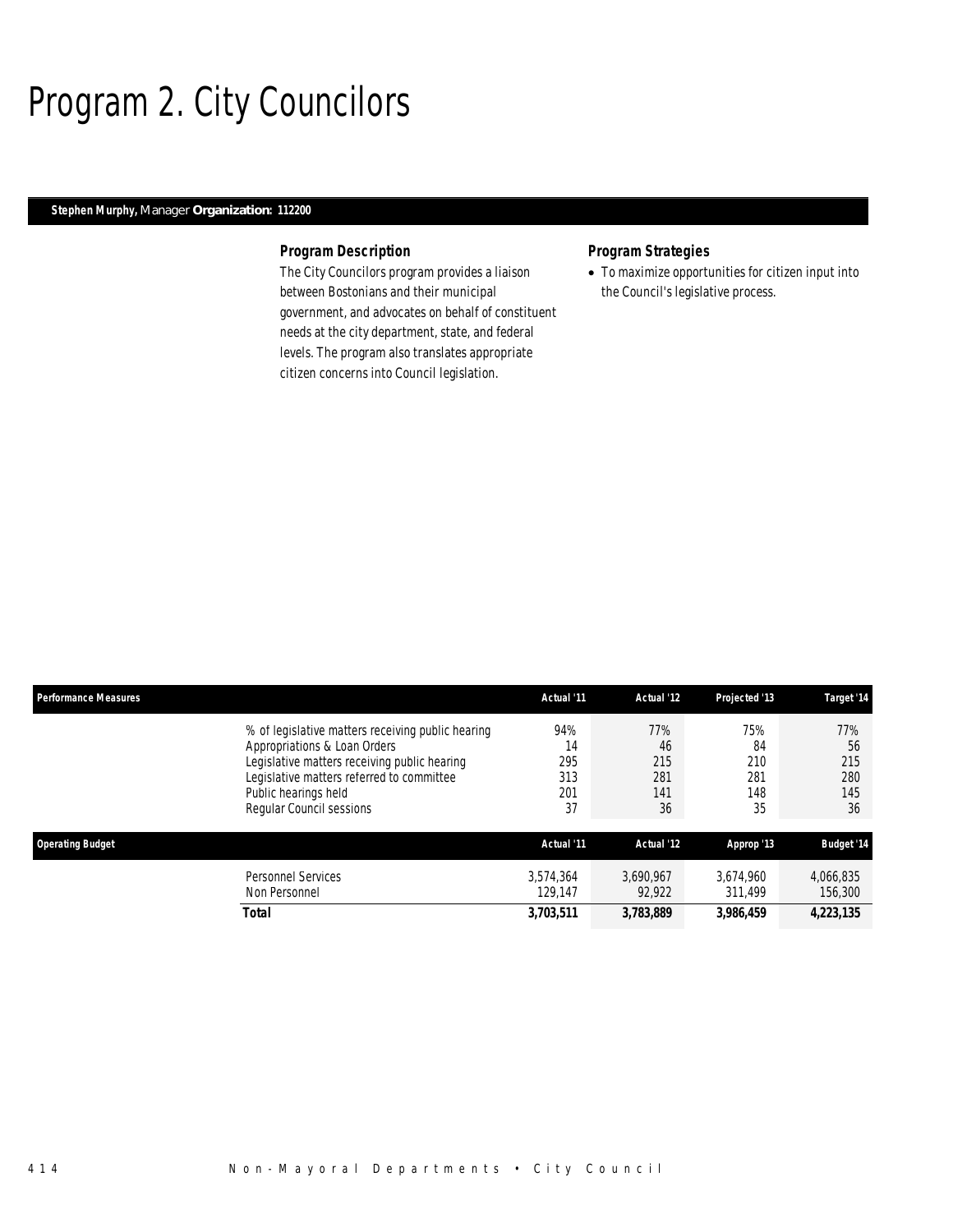# Program 3. Legislative/Financial Support

### *Daisy De La Rosa, Manager Organization: 112300*

#### *Program Description*

The mission of the Legislative/Financial Support Program is to provide research and draft legislation to be filed by City Councilors and provide analysis of legislation introduced by the Mayor. The program also provides a comprehensive analysis of the operating and capital budgets. The program maintains the Council's municipal reference library, furnishing City departments and the general public with information on municipal government.

| <b>Operating Budget</b>             | Actual '11        | Actual '12        | Approp '13        | <b>Budget '14</b> |
|-------------------------------------|-------------------|-------------------|-------------------|-------------------|
| Personnel Services<br>Non Personnel | 512.933<br>14.355 | 441.889<br>12.727 | 545.164<br>59.800 | 562,226<br>25,500 |
| Total                               | 527,288           | 454,616           | 604.964           | 587,726           |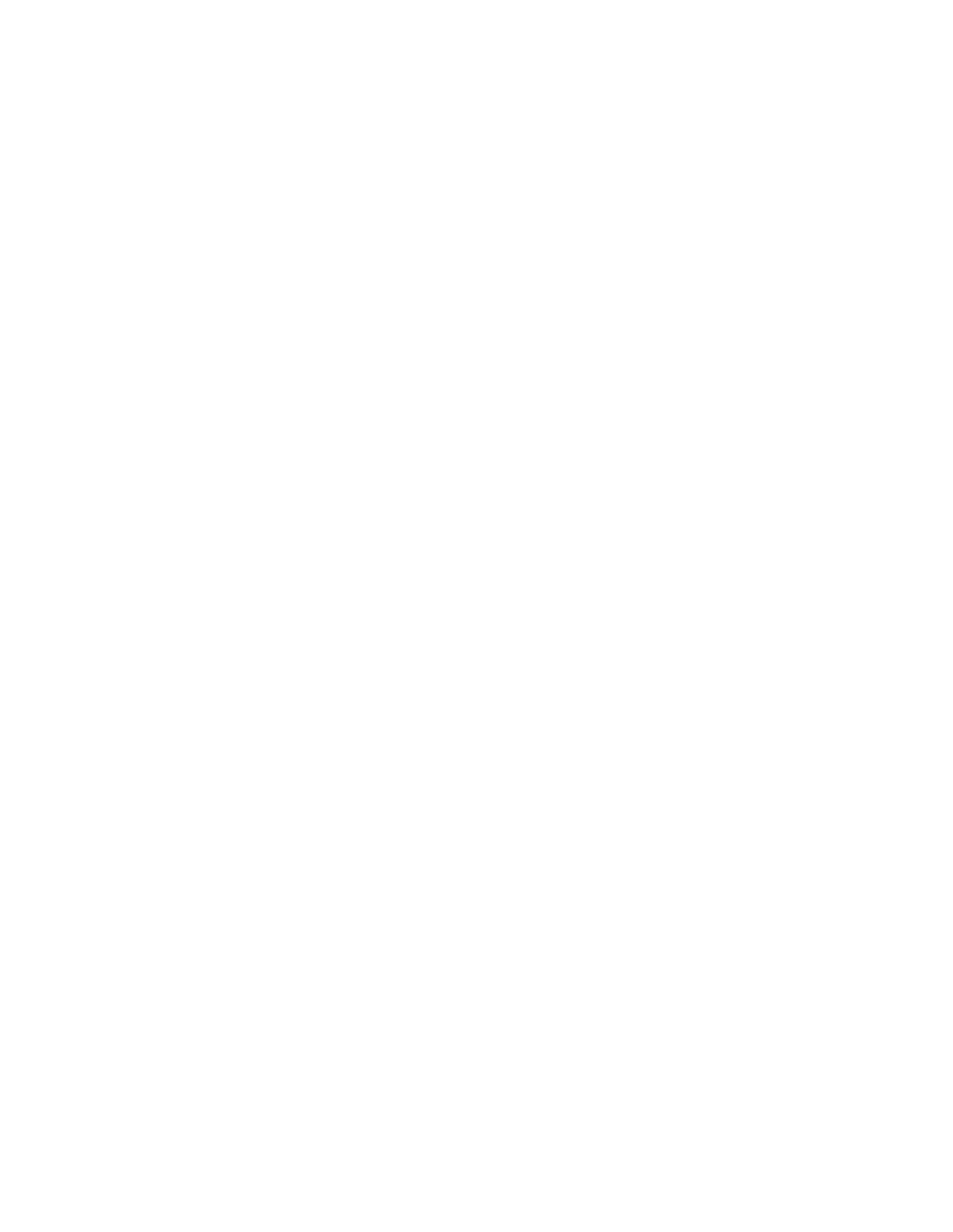## Finance Commission Operating Budget

### *Matt Cahill, Director Appropriation: 193*

### *Department Mission*

The mission of the Finance Commission is to investigate matters relating to appropriations, loans, expenditures, accounts and methods of administration affecting the City of Boston or Suffolk County, or any department thereof which the Commission determines requires investigation. The Commission reports its findings to the Mayor, the City Council, and the general public.

#### *FY14 Performance Strategies*

- To carry out investigations determined appropriate by the Finance Commission.
- To review all City contracts for statutory compliance.

| <b>Operating Budget</b> | Program Name                        | Total Actual '11 | Total Actual '12 | Total Approp '13 | <b>Total Budget '14</b> |
|-------------------------|-------------------------------------|------------------|------------------|------------------|-------------------------|
|                         | Finance Commission                  | 174,347          | 178,713          | 193,335          | 194,659                 |
|                         | <b>Total</b>                        | 174,347          | 178,713          | 193,335          | 194,659                 |
| <b>Operating Budget</b> |                                     | Actual '11       | Actual '12       | Approp '13       | <b>Budget '14</b>       |
|                         | Personnel Services<br>Non Personnel | 170.937<br>3.410 | 177.100<br>1,613 | 185,935<br>7.400 | 187.259<br>7,400        |
|                         | <b>Total</b>                        | 174,347          | 178,713          | 193,335          | 194,659                 |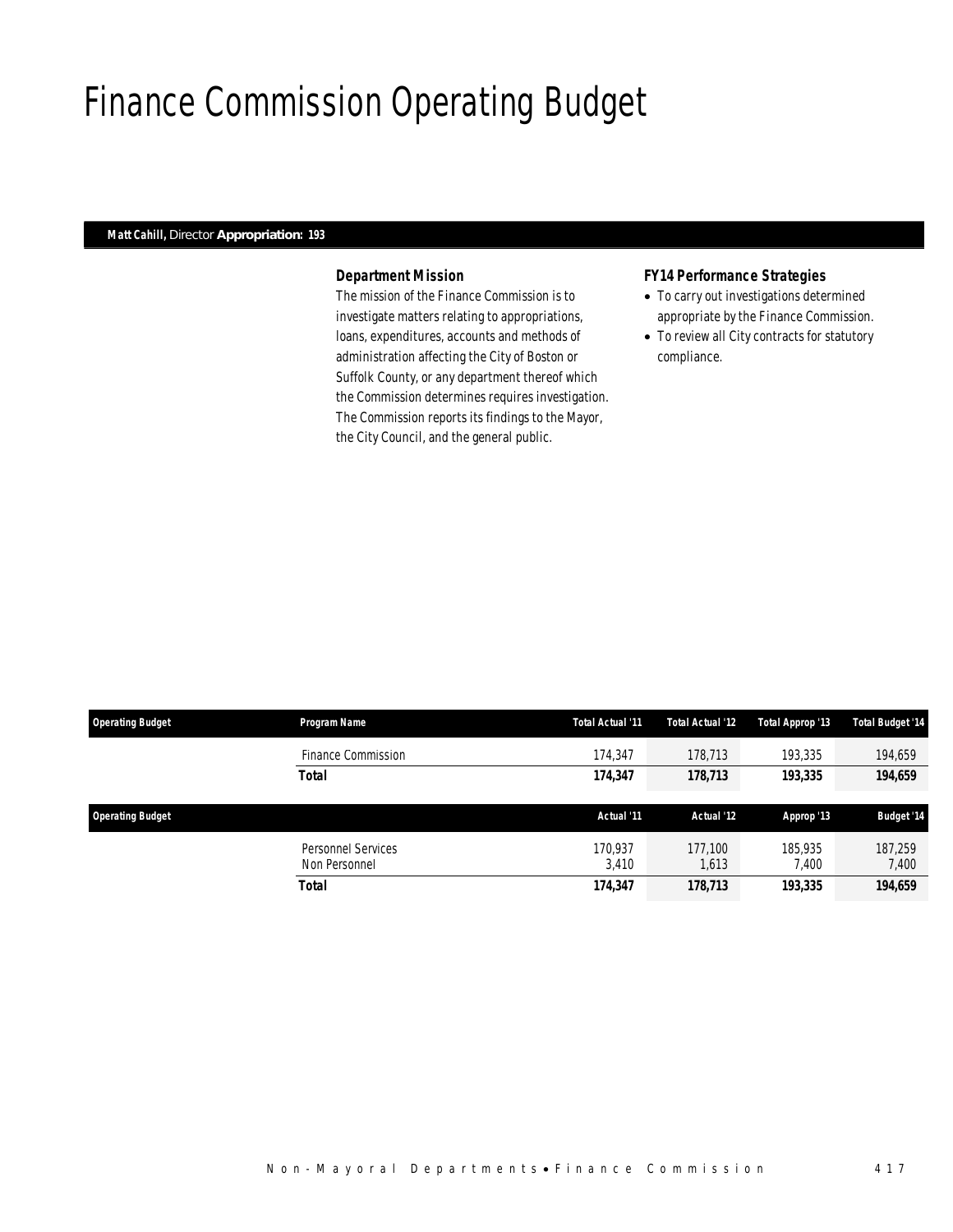### Finance Commission Operating Budget



#### *Authorizing Statutes*

- Finance Commission, 1908 Mass. Acts ch. 562; 1909 Mass. Acts ch. 486, § 17.
- Duties, 1909 Mass. Acts ch. 486, § 18-19; 1948 Mass. Acts ch. 261.
- Referrals to Finance Commission by the Mayor, Auditor, or Collector-Treasurer, 1909 Mass. Acts ch. 486, § 18-19; 1948 Mass. Acts ch. 452, §§ 49- 50.
- Expenses, 1965 Mass. Acts ch. 894.
- Powers, Penalties, Perjury, Depositions, Protection Against Self-Incrimination, 1909 Mass. Acts ch. 486, §§ 20-21, as amended.
- Off-Street Parking Facilities, Eminent Domain, 1946 Mass. Acts ch. 474, § 1a, as amended.

#### *Description of Services*

The Finance Commission conducts investigations into all matters it deems appropriate. The Commission hires independent staff who conduct many of the investigations, with the Commission publishing and presenting all final reports. The Finance Commission also reviews, and if necessary investigates, all contracts referred to it and reports its findings and recommendations to the Mayor.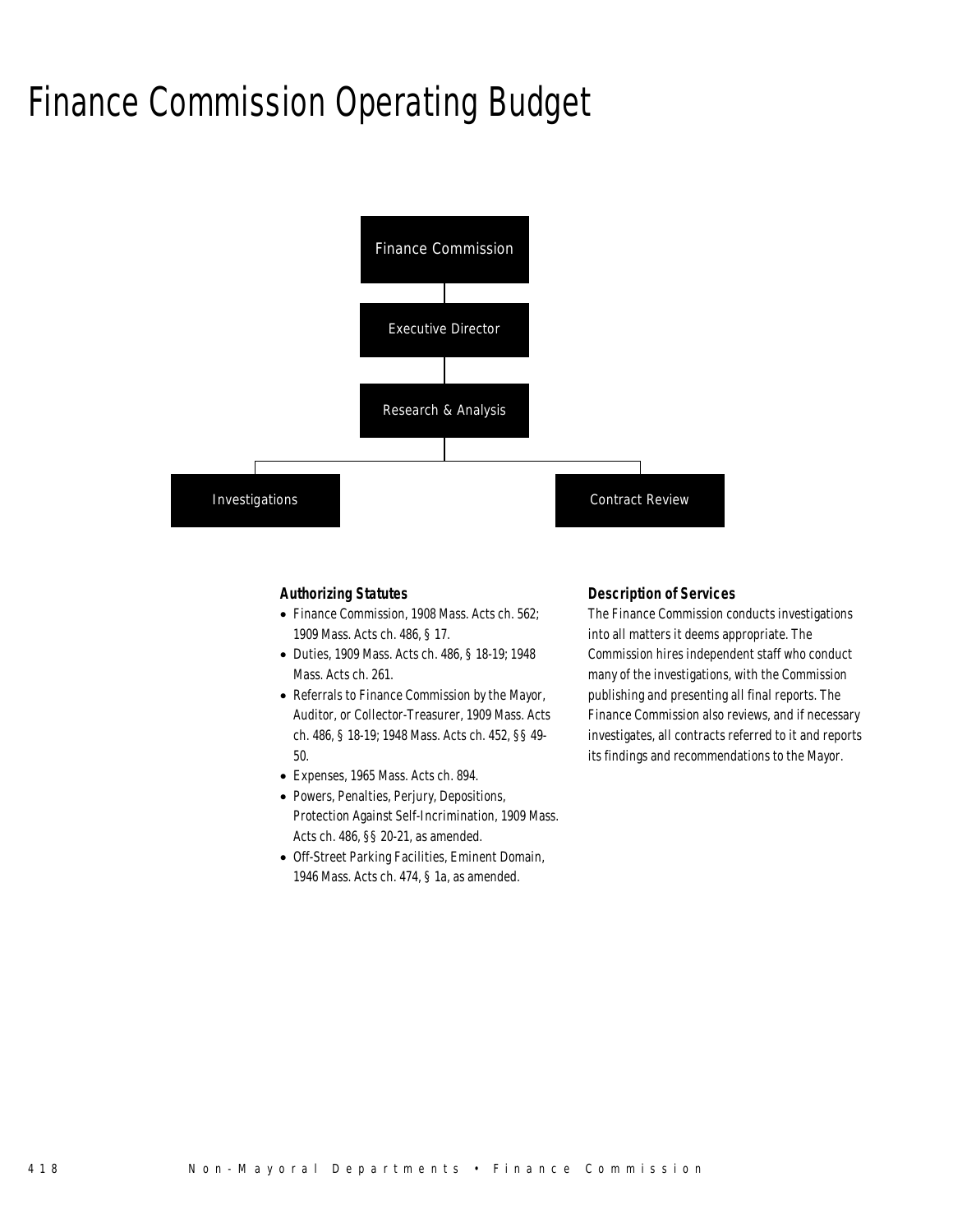# Department History

| <b>Personnel Services</b>       |                                                                         | FY11 Expenditure   | FY12 Expenditure                 | FY13 Appropriation | FY14 Adopted                | Inc/Dec 13 vs 14               |
|---------------------------------|-------------------------------------------------------------------------|--------------------|----------------------------------|--------------------|-----------------------------|--------------------------------|
|                                 | 51000 Permanent Employees                                               | 170,937            | 177,100                          | 185,935            | 187,259                     | 1,324                          |
|                                 | 51100 Emergency Employees                                               | 0                  | $\overline{0}$                   | $\overline{0}$     | $\mathbf 0$                 | $\mathbf 0$                    |
|                                 | 51200 Overtime<br>51600 Unemployment Compensation                       | $\mathbf 0$<br>0   | $\mathbf 0$<br>0                 | $\mathbf 0$<br>0   | $\mathbf 0$<br>$\mathbf{0}$ | $\overline{0}$<br>$\mathbf{0}$ |
|                                 | 51700 Workers' Compensation                                             | $\overline{0}$     | $\theta$                         | 0                  | $\mathbf 0$                 | $\theta$                       |
|                                 | <b>Total Personnel Services</b>                                         | 170,937            | 177,100                          | 185,935            | 187,259                     | 1,324                          |
| <b>Contractual Services</b>     |                                                                         | FY11 Expenditure   | FY12 Expenditure                 | FY13 Appropriation | FY14 Adopted                | Inc/Dec 13 vs 14               |
|                                 | 52100 Communications                                                    | 1,425              | 1,454                            | 2,700              | 2,700                       | $\mathbf 0$                    |
|                                 | 52200 Utilities                                                         | 0                  | $\mathbf 0$                      | 0                  | $\mathbf 0$                 | $\mathbf 0$                    |
|                                 | 52400 Snow Removal                                                      | 0                  | 0                                | 0                  | $\mathbf{0}$                | $\overline{0}$                 |
|                                 | 52500 Garbage/Waste Removal<br>52600 Repairs Buildings & Structures     | 0<br>0             | $\mathbf 0$<br>0                 | 0<br>0             | $\mathbf{0}$<br>$\mathbf 0$ | $\mathbf{0}$<br>$\mathbf 0$    |
|                                 | 52700 Repairs & Service of Equipment                                    | 538                | $\mathbf 0$                      | 250                | 250                         | $\overline{0}$                 |
|                                 | 52800 Transportation of Persons                                         | 0                  | $\overline{0}$                   | 0                  | $\mathbf 0$                 | $\mathbf{0}$                   |
|                                 | 52900 Contracted Services                                               | 0                  | $\theta$                         | 1,500              | 1,500                       | $\overline{0}$                 |
|                                 | <b>Total Contractual Services</b>                                       | 1,963              | 1,454                            | 4,450              | 4,450                       | 0                              |
| <b>Supplies &amp; Materials</b> |                                                                         | FY11 Expenditure   | FY12 Expenditure                 | FY13 Appropriation | FY14 Adopted                | Inc/Dec 13 vs 14               |
|                                 | 53000 Auto Energy Supplies                                              | $\boldsymbol{0}$   | $\boldsymbol{0}$                 | 0                  | $\mathbf 0$                 | $\mathbf{0}$                   |
|                                 | 53200 Food Supplies                                                     | 0                  | $\mathbf 0$                      | $\mathbf 0$        | $\mathbf 0$                 | $\mathbf 0$                    |
|                                 | 53400 Custodial Supplies                                                | 0                  | 0                                | 0                  | $\mathbf 0$                 | $\mathbf{0}$                   |
|                                 | 53500 Med, Dental, & Hosp Supply<br>53600 Office Supplies and Materials | $\mathbf 0$<br>150 | $\mathbf 0$<br>$\overline{0}$    | $\mathbf 0$<br>575 | $\mathbf 0$<br>575          | $\overline{0}$<br>$\mathbf 0$  |
|                                 | 53700 Clothing Allowance                                                | $\mathbf 0$        | 0                                | $\theta$           | $\mathbf 0$                 | $\overline{0}$                 |
|                                 | 53800 Educational Supplies & Mat                                        | 0                  | $\overline{0}$                   | $\overline{0}$     | $\mathbf{0}$                | $\overline{0}$                 |
|                                 | 53900 Misc Supplies & Materials                                         | 0                  | 0                                | 0                  | $\mathbf{0}$                | $\overline{0}$                 |
|                                 | <b>Total Supplies &amp; Materials</b>                                   | 150                | $\mathbf 0$                      | 575                | 575                         | $\mathbf{0}$                   |
| <b>Current Chgs &amp; Oblig</b> |                                                                         | FY11 Expenditure   | FY12 Expenditure                 | FY13 Appropriation | FY14 Adopted                | Inc/Dec 13 vs 14               |
|                                 | 54300 Workers' Comp Medical                                             | $\boldsymbol{0}$   | $\boldsymbol{0}$                 | 0                  | $\boldsymbol{0}$            | $\mathbf{0}$                   |
|                                 | 54400 Legal Liabilities                                                 | $\mathbf 0$        | $\mathbf 0$                      | $\mathbf 0$        | $\mathbf 0$                 | $\mathbf 0$                    |
|                                 | 54500 Aid To Veterans                                                   | 0                  | 0                                | 0                  | $\mathbf{0}$                | $\overline{0}$                 |
|                                 | 54600 Current Charges H&I<br>54700 Indemnification                      | 0<br>$\mathbf 0$   | $\overline{0}$<br>$\overline{0}$ | $\mathbf 0$<br>0   | $\mathbf 0$<br>$\mathbf{0}$ | $\overline{0}$<br>$\mathbf 0$  |
|                                 | 54900 Other Current Charges                                             | 37                 | 73                               | 250                | 250                         | $\mathbf{0}$                   |
|                                 | Total Current Chgs & Oblig                                              | 37                 | 73                               | 250                | 250                         | $\overline{0}$                 |
| Equipment                       |                                                                         | FY11 Expenditure   | FY12 Expenditure                 | FY13 Appropriation | FY14 Adopted                | Inc/Dec 13 vs 14               |
|                                 | 55000 Automotive Equipment                                              | $\mathbf 0$        | $\mathbf 0$                      | $\mathbf 0$        | $\mathbf 0$                 | $\mathbf 0$                    |
|                                 | 55400 Lease/Purchase                                                    | $\boldsymbol{0}$   | $\Omega$                         | 0                  | $\mathbf{0}$                | $\overline{0}$                 |
|                                 | 55600 Office Furniture & Equipment                                      | $\boldsymbol{0}$   | $\boldsymbol{0}$                 | $\boldsymbol{0}$   | $\boldsymbol{0}$            | $\mathbf 0$                    |
|                                 | 55900 Misc Equipment                                                    | 1,260              | 86                               | 2,125              | 2,125                       | $\mathbf 0$                    |
|                                 | <b>Total Equipment</b>                                                  | 1,260              | 86                               | 2,125              | 2,125                       | 0                              |
| <b>Other</b>                    |                                                                         | FY11 Expenditure   | FY12 Expenditure                 | FY13 Appropriation | FY14 Adopted                | Inc/Dec 13 vs 14               |
|                                 | 56200 Special Appropriation                                             | $\boldsymbol{0}$   | 0                                | $\overline{0}$     | $\boldsymbol{0}$            | 0                              |
|                                 | 57200 Structures & Improvements                                         | 0                  | 0                                | $\mathbf 0$        | $\boldsymbol{0}$            | $\mathbf 0$                    |
|                                 | 58000 Land & Non-Structure                                              | $\mathbf 0$        | $\mathbf 0$                      | 0                  | $\mathbf 0$                 | $\mathbf 0$                    |
|                                 | <b>Total Other</b>                                                      | 0                  | 0                                | 0                  | 0                           | 0                              |
|                                 | <b>Grand Total</b>                                                      | 174,347            | 178,713                          | 193,335            | 194,659                     | 1,324                          |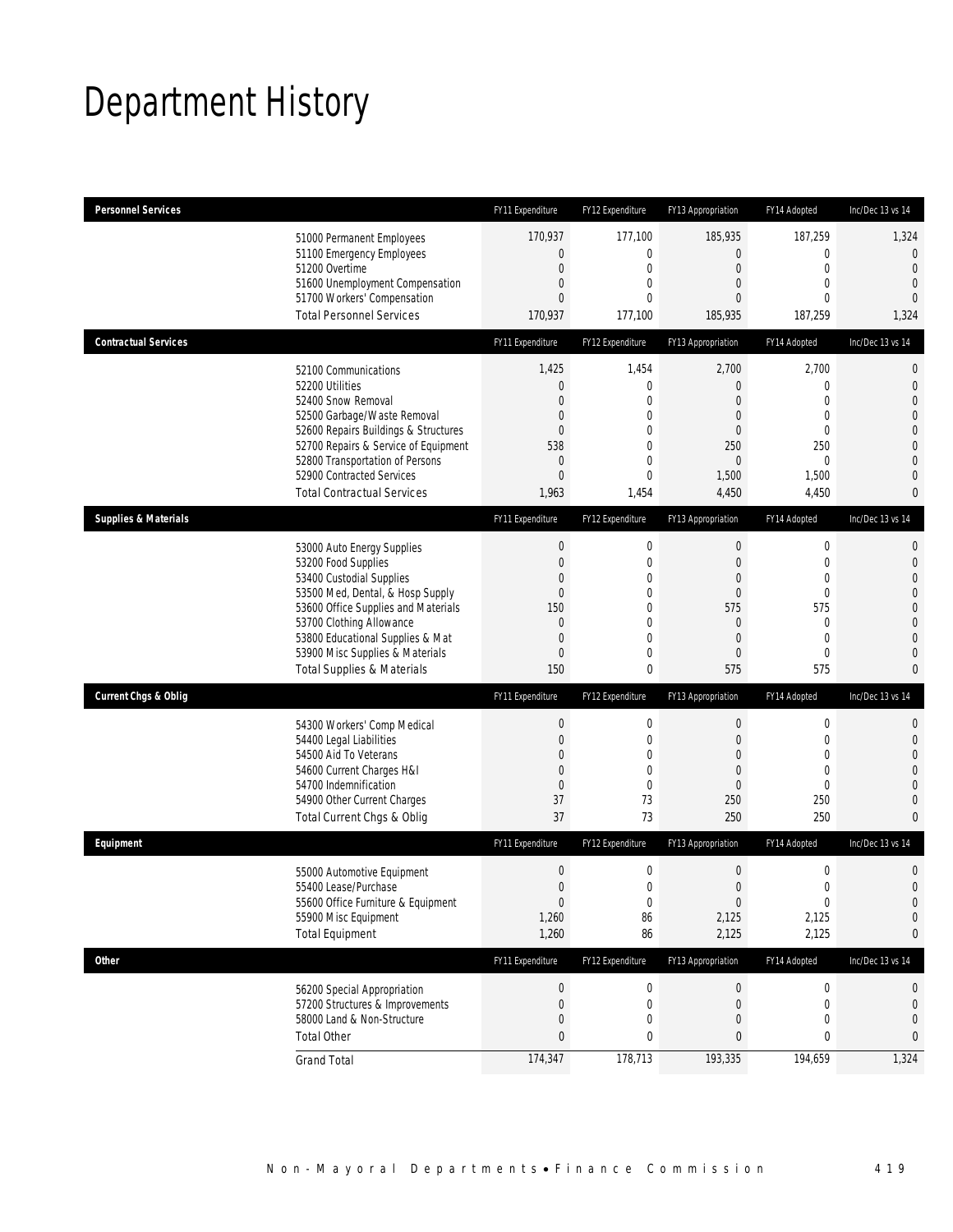# Department Personnel

| Title       | Grade<br>Union<br>Code       | Position | FY14 Salary | Title                                       | Union<br>Code | Grade | Position  | FY14 Salary                    |
|-------------|------------------------------|----------|-------------|---------------------------------------------|---------------|-------|-----------|--------------------------------|
| Chairperson | <b>NG</b><br>EX <sub>0</sub> | 1.00     | 5,014       | Confidential Secretary                      | EXM           | 12    | 1.00      | 104,504                        |
|             |                              |          |             | <b>Financial Analyst</b><br>Total           | <b>EXM</b>    | 06    | 1.00<br>3 | 74,498<br>184,015              |
|             |                              |          |             | <b>Adjustments</b><br>Differential Payments |               |       |           | $\overline{0}$                 |
|             |                              |          |             | Other                                       |               |       |           | 3,244                          |
|             |                              |          |             | Chargebacks<br><b>Salary Savings</b>        |               |       |           | $\mathbf{0}$<br>$\overline{0}$ |
|             |                              |          |             | <b>FY14 Total Request</b>                   |               |       |           | 187,259                        |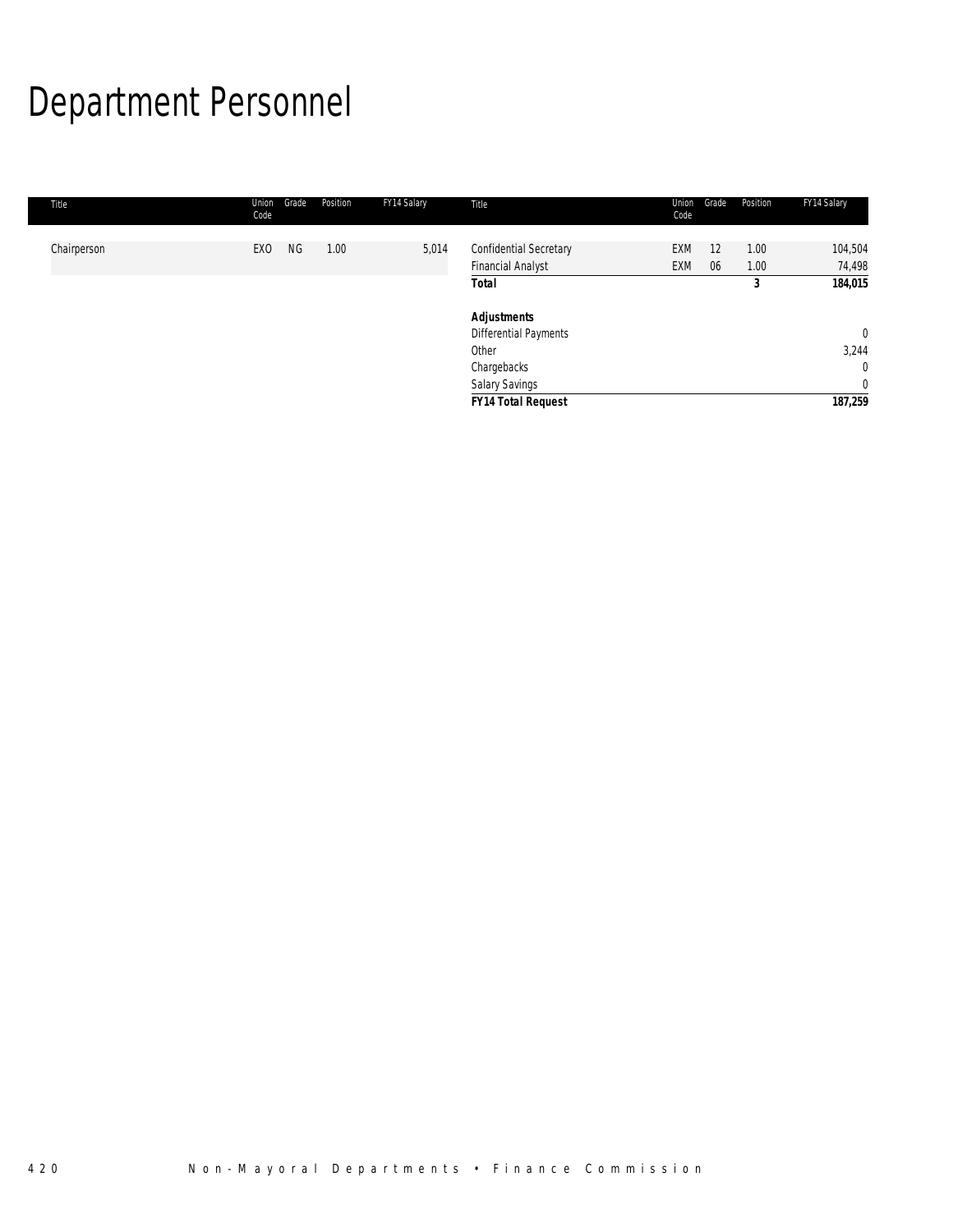### Program 1. Finance Commission

### *Matt Cahill, Manager Organization: 193100*

#### *Program Description*

The Finance Commission investigates matters relating to appropriations, loans, expenditures, accounts, and methods of administration affecting the City of Boston or Suffolk County, or any department thereof which the Commission determines requires investigation. The Commission reports its findings to the Mayor, the City Council, and the general public.

### *Program Strategies*

- To carry out investigations determined appropriate by the Finance Commission.
- To review all City contracts for statutory compliance.

| <b>Performance Measures</b>                                                                           | Actual '11  | Actual '12  | Projected '13 | Target '14        |
|-------------------------------------------------------------------------------------------------------|-------------|-------------|---------------|-------------------|
| % of Chapter 30B contracts in compliance<br>% of non-Chapter 30B contracts reviewed within<br>14 days | 99%<br>100% | 99%<br>100% | 98%<br>99%    | 98%<br>99%        |
| Investigations completed                                                                              | 43          | 43          | 35            | 35                |
|                                                                                                       |             |             |               |                   |
| <b>Operating Budget</b>                                                                               | Actual '11  | Actual '12  | Approp '13    | <b>Budget '14</b> |
| <b>Personnel Services</b>                                                                             | 170.937     | 177.100     | 185,935       | 187.259           |
| Non Personnel                                                                                         | 3.410       | 613, ا      | 7.400         | 7,400             |
| Total                                                                                                 | 174,347     | 178,713     | 193,335       | 194,659           |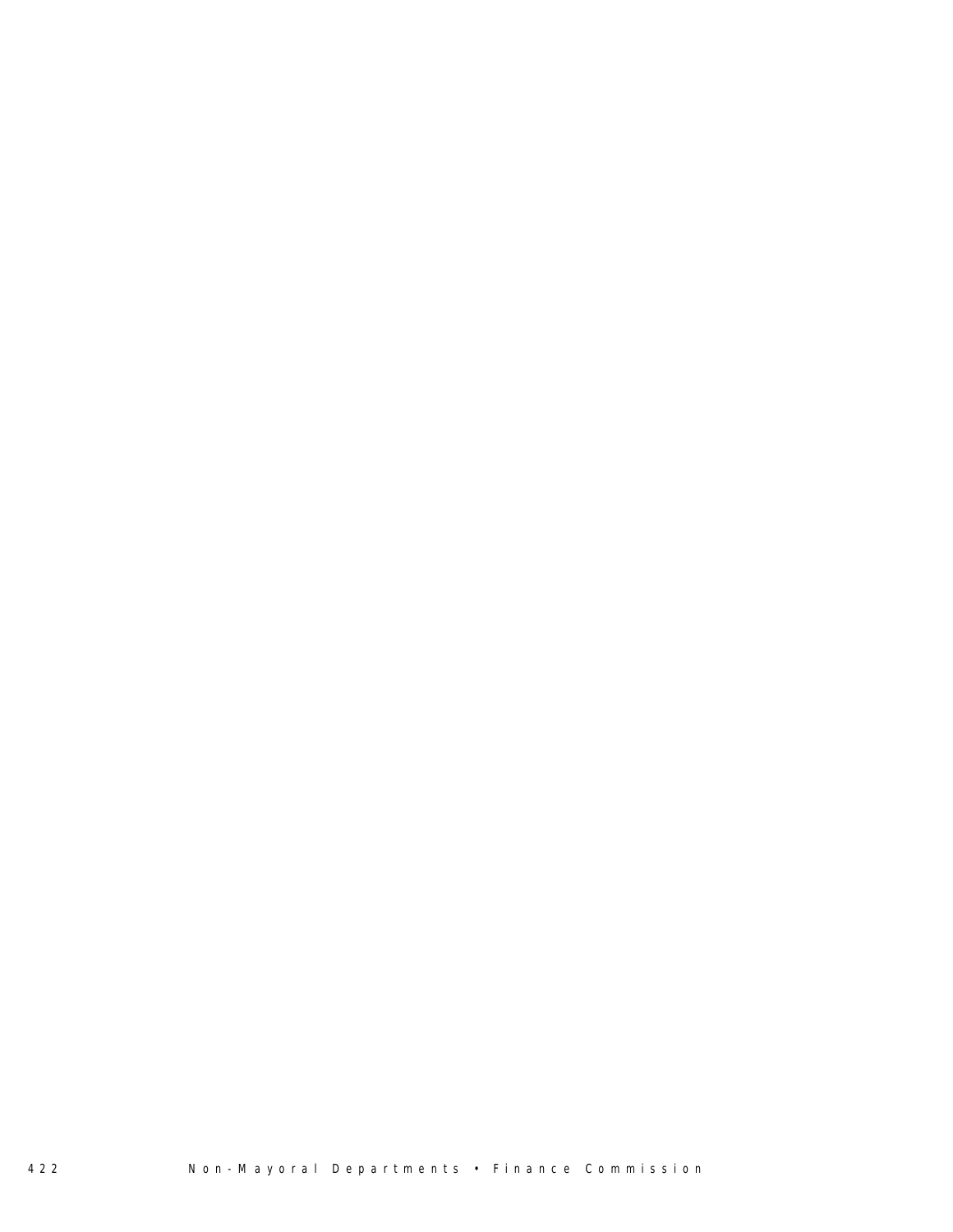### Licensing Board Operating Budget

### *Nicole Murati-Ferrer, Chair Appropriation: 252*

### *Department Mission*

The Board grants and regulates various types of alcohol and food licenses for restaurants, nightclubs, private clubs, package stores, hotels, inns, common victuallers (food only), bowling alleys, pool tables, lodging houses, dormitories (fraternities which are a category of dormitory licenses), and fortune tellers. The City of Boston Licensing Board consists of 3 Commissioners. The Commissioners are appointed by the Governor and serve a 6 year term. The Boston Police officers act as agents of the Board, they report violations of the alcoholic and other laws of the Commonwealth to the Board. The Board holds hearings on these violations and issues penalties.

#### *FY14 Performance Strategies*

- To process applications and issue alcoholic beverage licenses or other licenses.
- To renew all licenses on an annual basis and collect the appropriate fees.
- To respond to neighborhood complaints and police violations by disciplining licensees as appropriate.

| <b>Operating Budget</b> | Program Name                        | Total Actual '11  | Total Actual '12  | Total Approp '13  | <b>Total Budget '14</b> |
|-------------------------|-------------------------------------|-------------------|-------------------|-------------------|-------------------------|
|                         | Licensing                           | 599.030           | 620,838           | 687,357           | 725,322                 |
|                         | <b>Total</b>                        | 599,030           | 620,838           | 687,357           | 725,322                 |
| <b>Operating Budget</b> |                                     | Actual '11        | Actual '12        | Approp '13        | <b>Budget '14</b>       |
|                         | Personnel Services<br>Non Personnel | 545.581<br>53.449 | 584.963<br>35,875 | 633.378<br>53,979 | 671,343<br>53,979       |
|                         | <b>Total</b>                        | 599,030           | 620,838           | 687,357           | 725,322                 |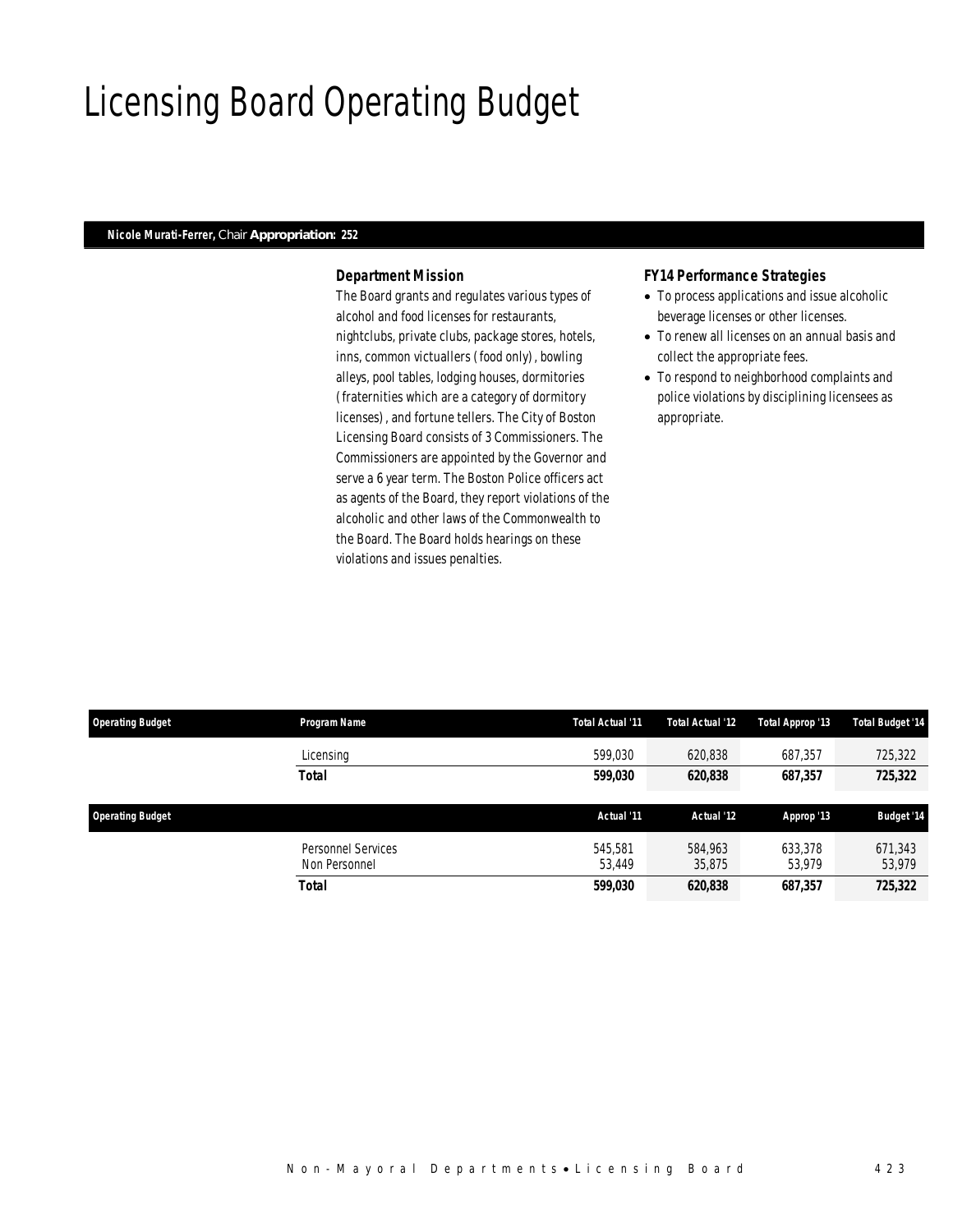# Licensing Board Operating Budget



#### *Authorizing Statutes*

- Enabling Legislation, CBC St. 14 § 1.
- The Rules & Regulations of the Board also govern.
- M.G.L.A. c. 138, §§ 12, 14, 15, 23, 34, 64, 67.
- M.G.L.A. c. 140 §§ 1-7, 9-21, 22-32, 177, 185I.

#### *Description of Services*

The Board grants and regulates various types of alcohol and food licenses for restaurants, nightclubs, private clubs, package stores, hotels, inns, common victuallers (food only), bowling alleys, pool tables, lodging houses, dormitories or fraternities, and fortune tellers. The Board's jurisdiction is within the confines of the City of Boston for all of the aforementioned licenses. The Boston Police officers act as agents of the Board, they report violations of the alcoholic and other laws of the Commonwealth to the Board.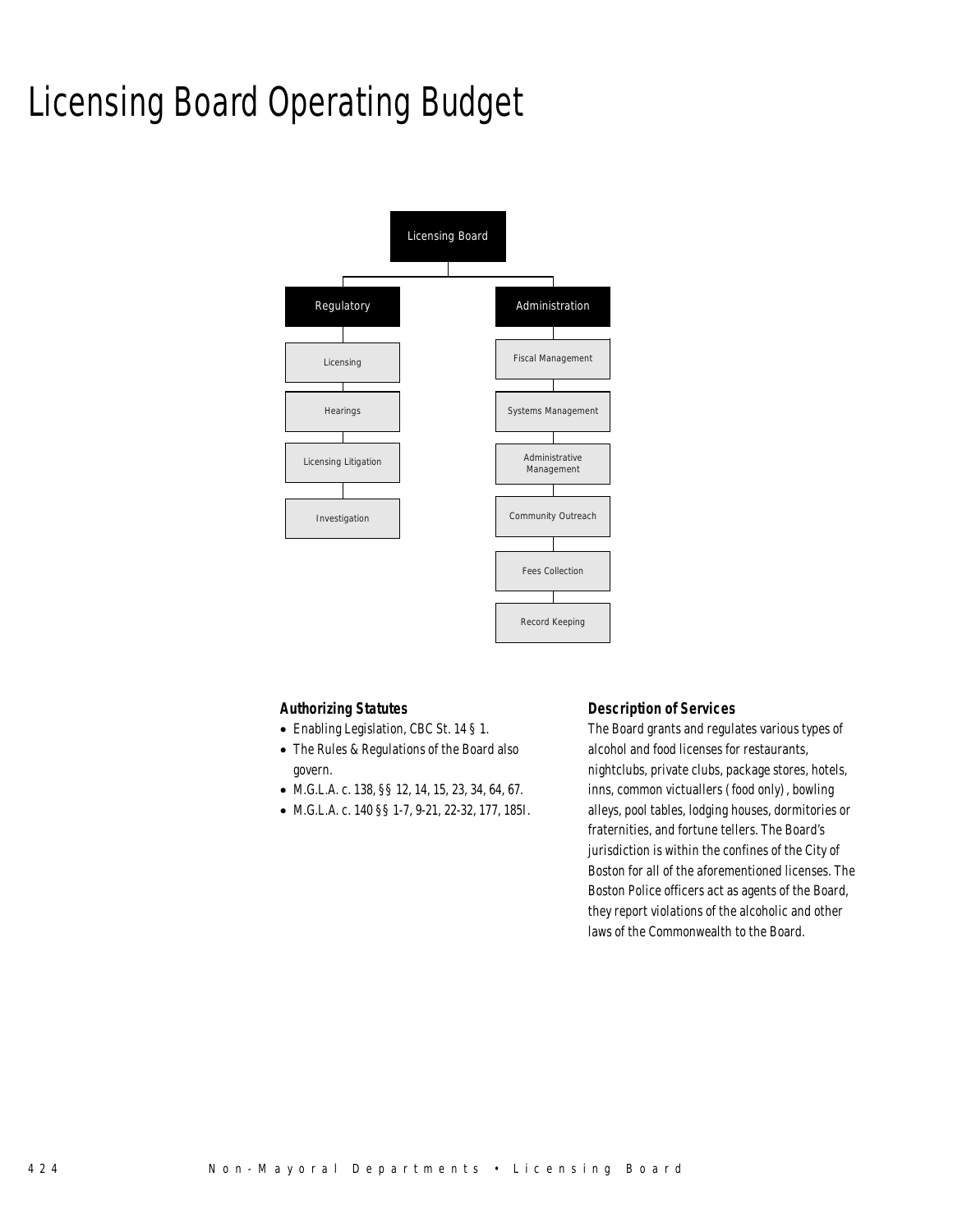# Department History

| <b>Personnel Services</b>       |                                                                                                                                                                                                                                                                                                      | FY11 Expenditure                                                                                                         | FY12 Expenditure                                                                                  | FY13 Appropriation                                                                   | FY14 Adopted                                                                                                              | Inc/Dec 13 vs 14                                                                                                                                   |
|---------------------------------|------------------------------------------------------------------------------------------------------------------------------------------------------------------------------------------------------------------------------------------------------------------------------------------------------|--------------------------------------------------------------------------------------------------------------------------|---------------------------------------------------------------------------------------------------|--------------------------------------------------------------------------------------|---------------------------------------------------------------------------------------------------------------------------|----------------------------------------------------------------------------------------------------------------------------------------------------|
|                                 | 51000 Permanent Employees<br>51100 Emergency Employees<br>51200 Overtime<br>51600 Unemployment Compensation<br>51700 Workers' Compensation<br><b>Total Personnel Services</b>                                                                                                                        | 515,498<br>0<br>$\mathbf 0$<br>$\mathbf 0$<br>30,083<br>545,581                                                          | 534,920<br>0<br>$\mathbf 0$<br>16,577<br>33,466<br>584,963                                        | 633,378<br>$\overline{0}$<br>0<br>$\overline{0}$<br>0<br>633,378                     | 671,343<br>$\mathbf 0$<br>$\mathbf 0$<br>$\mathbf{0}$<br>$\mathbf{0}$<br>671,343                                          | 37,965<br>$\overline{0}$<br>$\mathbf{0}$<br>$\mathbf 0$<br>$\overline{0}$<br>37,965                                                                |
|                                 |                                                                                                                                                                                                                                                                                                      |                                                                                                                          |                                                                                                   |                                                                                      |                                                                                                                           |                                                                                                                                                    |
| <b>Contractual Services</b>     |                                                                                                                                                                                                                                                                                                      | FY11 Expenditure                                                                                                         | FY12 Expenditure                                                                                  | FY13 Appropriation                                                                   | FY14 Adopted                                                                                                              | Inc/Dec 13 vs 14                                                                                                                                   |
|                                 | 52100 Communications<br>52200 Utilities<br>52400 Snow Removal<br>52500 Garbage/Waste Removal<br>52600 Repairs Buildings & Structures<br>52700 Repairs & Service of Equipment<br>52800 Transportation of Persons<br>52900 Contracted Services<br><b>Total Contractual Services</b>                    | 5,422<br>$\mathbf 0$<br>$\overline{0}$<br>0<br>$\overline{0}$<br>744<br>$\boldsymbol{0}$<br>19,034<br>25,200             | 5,157<br>$\boldsymbol{0}$<br>0<br>$\mathbf{0}$<br>$\overline{0}$<br>726<br>25<br>11,860<br>17,768 | 7,000<br>$\mathbf 0$<br>0<br>0<br>$\overline{0}$<br>1,000<br>629<br>26,750<br>35,379 | 7,000<br>$\mathbf 0$<br>$\mathbf{0}$<br>$\mathbf{0}$<br>$\mathbf{0}$<br>1,000<br>629<br>26,750<br>35,379                  | $\mathbf 0$<br>$\mathbf{0}$<br>$\overline{0}$<br>$\overline{0}$<br>$\mathbf 0$<br>$\overline{0}$<br>$\mathbf{0}$<br>$\overline{0}$<br>0            |
| <b>Supplies &amp; Materials</b> |                                                                                                                                                                                                                                                                                                      | FY11 Expenditure                                                                                                         | FY12 Expenditure                                                                                  | FY13 Appropriation                                                                   | FY14 Adopted                                                                                                              | Inc/Dec 13 vs 14                                                                                                                                   |
|                                 | 53000 Auto Energy Supplies<br>53200 Food Supplies<br>53400 Custodial Supplies<br>53500 Med, Dental, & Hosp Supply<br>53600 Office Supplies and Materials<br>53700 Clothing Allowance<br>53800 Educational Supplies & Mat<br>53900 Misc Supplies & Materials<br><b>Total Supplies &amp; Materials</b> | $\boldsymbol{0}$<br>$\boldsymbol{0}$<br>0<br>$\overline{0}$<br>8,528<br>0<br>$\boldsymbol{0}$<br>$\overline{0}$<br>8,528 | 0<br>$\boldsymbol{0}$<br>0<br>0<br>9,744<br>0<br>0<br>$\mathbf{0}$<br>9,744                       | $\boldsymbol{0}$<br>$\mathbf 0$<br>0<br>0<br>8,900<br>0<br>0<br>0<br>8,900           | $\boldsymbol{0}$<br>$\mathbf 0$<br>$\overline{0}$<br>$\overline{0}$<br>8,900<br>0<br>$\mathbf 0$<br>$\mathbf{0}$<br>8,900 | $\mathbf{0}$<br>$\mathbf 0$<br>$\mathbf{0}$<br>$\overline{0}$<br>$\mathbf 0$<br>$\overline{0}$<br>$\overline{0}$<br>$\overline{0}$<br>$\mathbf{0}$ |
| <b>Current Chgs &amp; Oblig</b> |                                                                                                                                                                                                                                                                                                      | FY11 Expenditure                                                                                                         | FY12 Expenditure                                                                                  | FY13 Appropriation                                                                   | FY14 Adopted                                                                                                              | Inc/Dec 13 vs 14                                                                                                                                   |
|                                 | 54300 Workers' Comp Medical<br>54400 Legal Liabilities<br>54500 Aid To Veterans<br>54600 Current Charges H&I<br>54700 Indemnification<br>54900 Other Current Charges<br>Total Current Chgs & Oblig                                                                                                   | 12,709<br>$\boldsymbol{0}$<br>$\boldsymbol{0}$<br>$\mathbf 0$<br>$\overline{0}$<br>7,012<br>19,721                       | 2,419<br>0<br>$\overline{0}$<br>$\mathbf{0}$<br>$\Omega$<br>5,944<br>8,363                        | 0<br>0<br>$\overline{0}$<br>0<br>$\overline{0}$<br>9,700<br>9,700                    | $\boldsymbol{0}$<br>$\mathbf 0$<br>$\mathbf{0}$<br>$\mathbf{0}$<br>$\Omega$<br>9,700<br>9,700                             | $\mathbf 0$<br>$\mathbf 0$<br>$\overline{0}$<br>$\overline{0}$<br>$\overline{0}$<br>$\overline{0}$<br>$\mathbf{0}$                                 |
| Equipment                       |                                                                                                                                                                                                                                                                                                      | FY11 Expenditure                                                                                                         | FY12 Expenditure                                                                                  | FY13 Appropriation                                                                   | FY14 Adopted                                                                                                              | Inc/Dec 13 vs 14                                                                                                                                   |
|                                 | 55000 Automotive Equipment<br>55400 Lease/Purchase<br>55600 Office Furniture & Equipment<br>55900 Misc Equipment<br><b>Total Equipment</b>                                                                                                                                                           | $\boldsymbol{0}$<br>$\Omega$<br>$\boldsymbol{0}$<br>$\boldsymbol{0}$<br>$\bf{0}$                                         | 0<br>$\Omega$<br>0<br>0<br>0                                                                      | $\mathbf 0$<br>0<br>$\boldsymbol{0}$<br>0<br>0                                       | $\boldsymbol{0}$<br>$\boldsymbol{0}$<br>$\pmb{0}$<br>$\mathbf 0$<br>$\pmb{0}$                                             | $\mathbf 0$<br>$\Omega$<br>0<br>0<br>0                                                                                                             |
| <b>Other</b>                    |                                                                                                                                                                                                                                                                                                      | FY11 Expenditure                                                                                                         | FY12 Expenditure                                                                                  | FY13 Appropriation                                                                   | FY14 Adopted                                                                                                              | Inc/Dec 13 vs 14                                                                                                                                   |
|                                 | 56200 Special Appropriation<br>57200 Structures & Improvements<br>58000 Land & Non-Structure<br><b>Total Other</b>                                                                                                                                                                                   | $\boldsymbol{0}$<br>$\boldsymbol{0}$<br>0<br>$\bf{0}$<br>599,030                                                         | 0<br>0<br>0<br>0<br>620,838                                                                       | $\boldsymbol{0}$<br>$\mathbf 0$<br>0<br>0<br>687,357                                 | 0<br>$\boldsymbol{0}$<br>$\mathbf 0$<br>0<br>725,322                                                                      | 0<br>$\mathbf 0$<br>$\mathbf 0$<br>$\mathbf{0}$<br>37,965                                                                                          |
|                                 | <b>Grand Total</b>                                                                                                                                                                                                                                                                                   |                                                                                                                          |                                                                                                   |                                                                                      |                                                                                                                           |                                                                                                                                                    |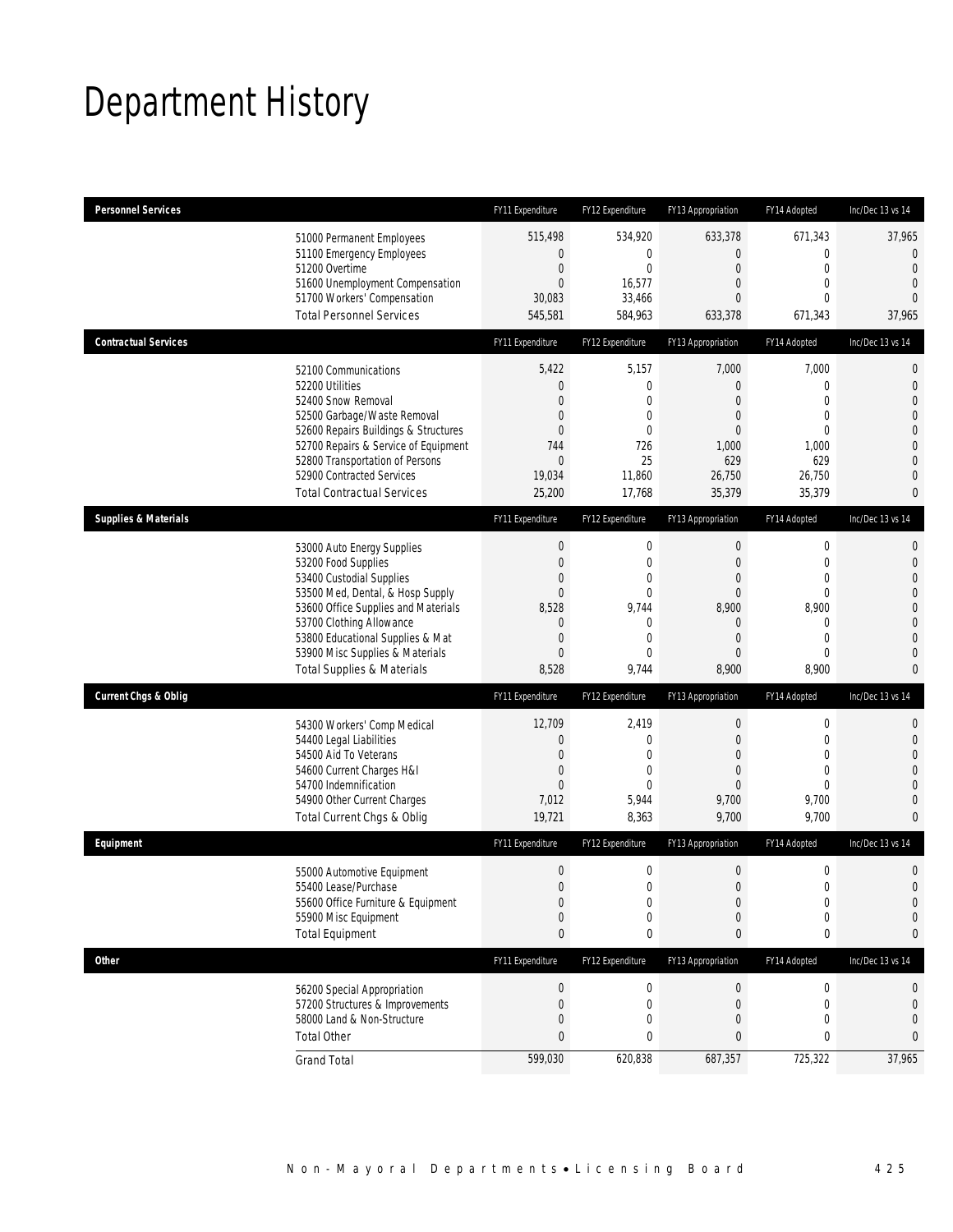# Department Personnel

| Title              | Union<br>Code   | Grade     | Position | FY14 Salary | Title                            | Union<br>Code   | Grade     | Position | FY14 Salary    |
|--------------------|-----------------|-----------|----------|-------------|----------------------------------|-----------------|-----------|----------|----------------|
|                    |                 |           |          |             |                                  |                 |           |          |                |
| Adm Assistant      | SU <sub>4</sub> | 15        | 2.00     | 119,236     | <b>Exec Secretary</b>            | <b>EXM</b>      | <b>NG</b> | 1.00     | 92,754         |
| Chairperson of LBD | CDH             | <b>NG</b> | 1.00     | 97,267      | <b>Head Administrative Clerk</b> | SU <sub>4</sub> | 14        | 3.00     | 130,559        |
| Commissioner       | CDH             | <b>NG</b> | 2.00     | 147,006     | Sr Personnel Officer             | SE <sub>1</sub> | 06        | 1.00     | 63,592         |
|                    |                 |           |          |             | Student Intern                   | EX <sub>0</sub> | <b>NG</b> | 1.00     | 37,543         |
|                    |                 |           |          |             | <b>Total</b>                     |                 |           | 11       | 687,957        |
|                    |                 |           |          |             | <b>Adjustments</b>               |                 |           |          |                |
|                    |                 |           |          |             | Differential Payments            |                 |           |          | $\overline{0}$ |
|                    |                 |           |          |             | Other                            |                 |           |          | 2,106          |
|                    |                 |           |          |             | Chargebacks                      |                 |           |          | $\overline{0}$ |
|                    |                 |           |          |             | Salary Savings                   |                 |           |          | $-18,720$      |
|                    |                 |           |          |             | <b>FY14 Total Request</b>        |                 |           |          | 671,343        |